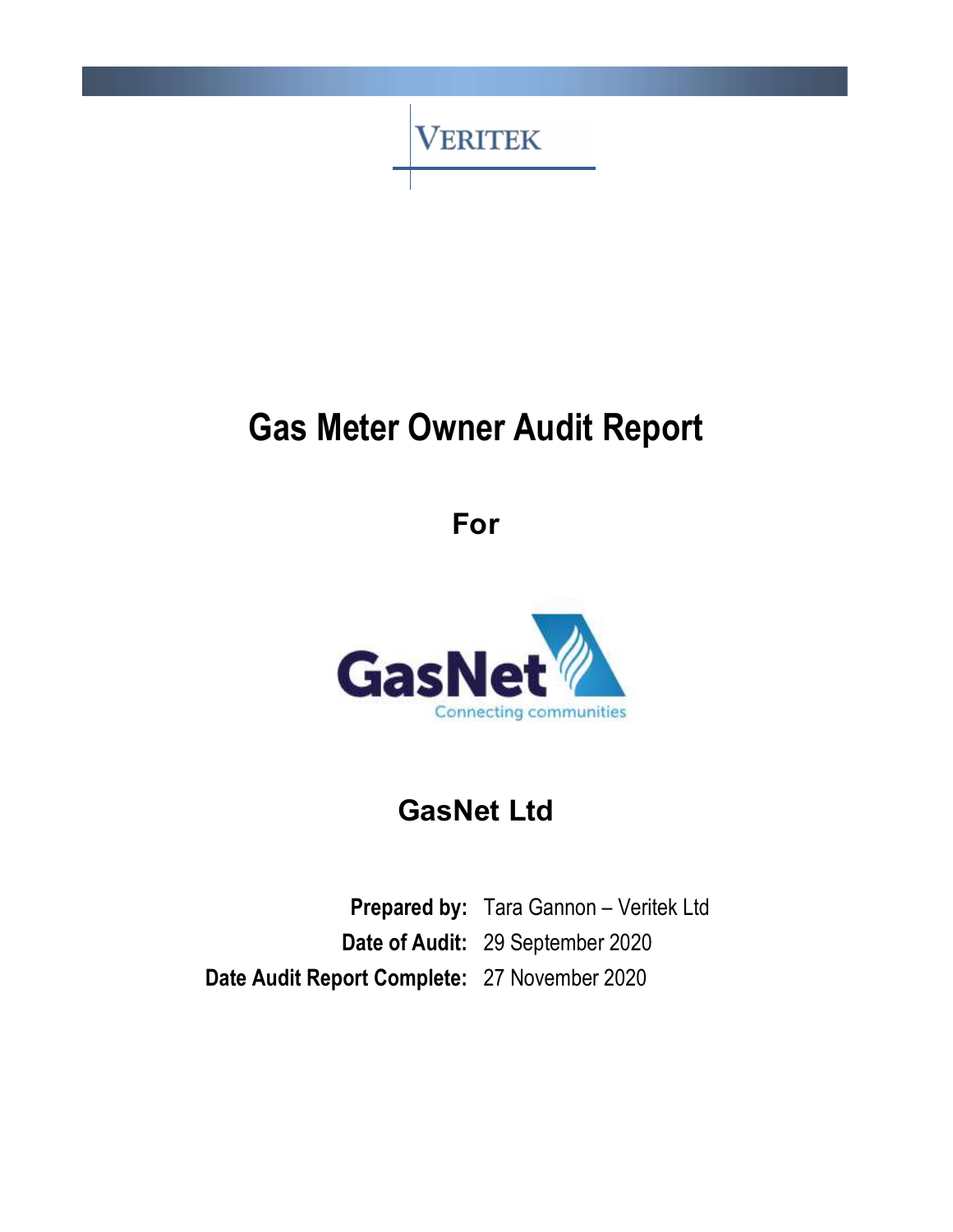# Executive Summary

This Performance Audit was conducted at the request of the Gas Industry Company (GIC) in accordance with Rule 88 of the Gas (Switching Arrangements) Rules 2008 (GSAR) and rule 65 of the Gas (Downstream Reconciliation) Rules (GDRR), both in effect from 14 September 2015.

The purpose of this audit is to assess the systems, processes, and performance of GasNet Ltd (GasNet) in terms of compliance with these rules. The audit was conducted in accordance with terms of reference prepared by GIC.

The summary of report findings in the table below shows that GasNet's control environment is "effective" in all areas evaluated. The timeliness of initial metering updates for new connections has improved, and the validation process has been expanded since the previous audit.

One non-conformance occurred for registry management, in relation to setting of event dates. Six ICPs had incorrect meter event dates recorded on the registry, and one breach allegation is raised in relation to this.

I have made two recommendations to reduce the likelihood of future non-conformance, including:

- check consistency between connection statuses and meter identifiers at least monthly and follow up any exceptions, and
- GasNet should ask the retailers for the 36 ICPs with UNKN (unknown) meter locations to provide any meter location information that they hold, so that the meter locations can be updated.

The matters raised are shown in the tables below.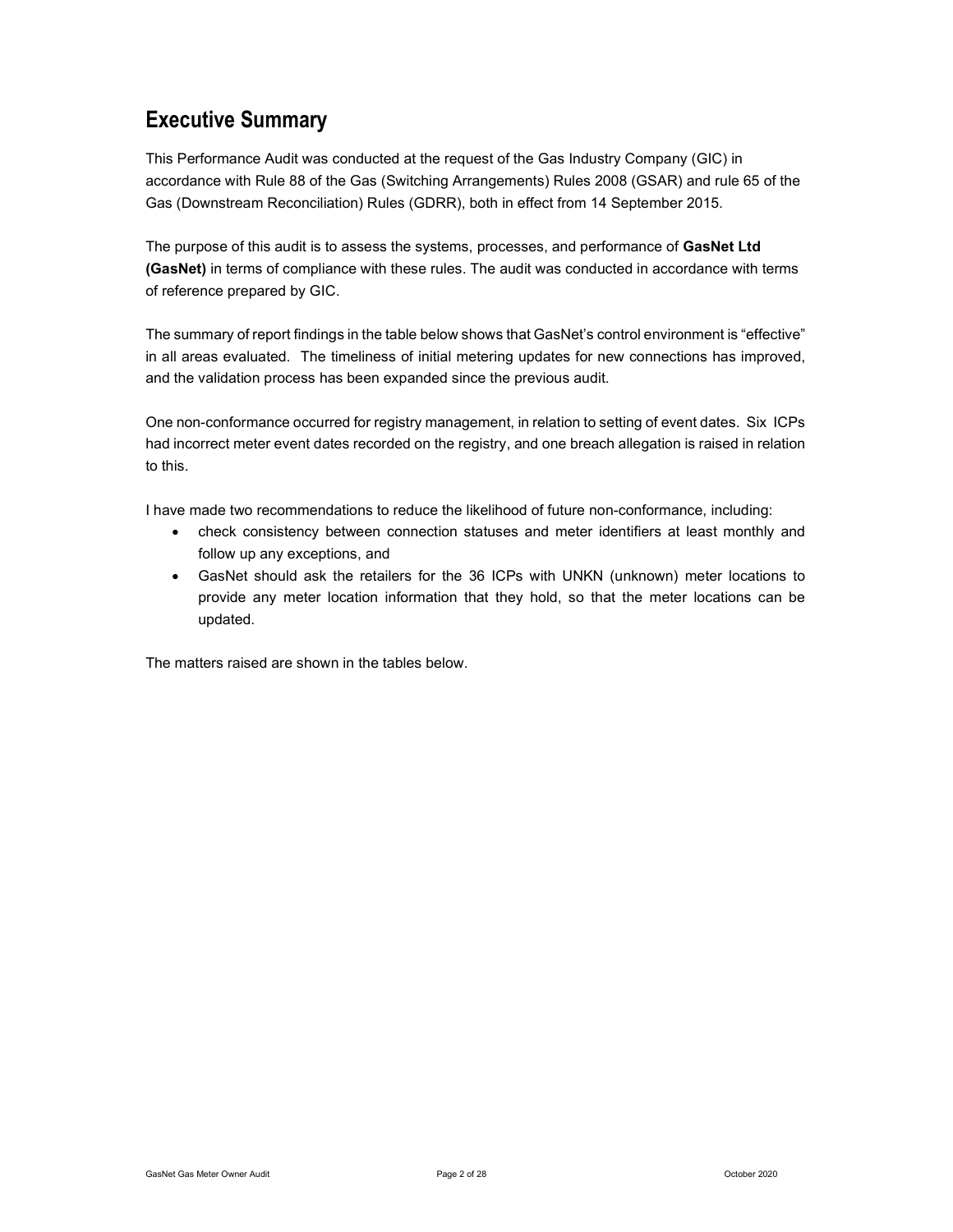# Summary of Report Findings

| <b>Issue</b>                     | <b>Section</b> | <b>Control Rating</b><br>(Refer to Appendix<br>1 for definitions) | <b>Compliance</b><br>Rating | <b>Comments</b>                                                                                                                                                                                                                         |
|----------------------------------|----------------|-------------------------------------------------------------------|-----------------------------|-----------------------------------------------------------------------------------------------------------------------------------------------------------------------------------------------------------------------------------------|
| General obligations              | 2              | Effective                                                         | Compliant                   | GasNet's Registry participant register information is correct.<br>Based on the information provided, GasNet has met their obligations to<br>act reasonably and use Registry software competently.                                       |
| Accuracy of meter<br>information | 3              | Effective                                                         | Compliant                   | Based on the information provided, GasNet's processes for faults,<br>maintenance and testing are robust and compliant.<br>The TOU processes ensure that incomplete or inaccurate information is<br>identified, and acted upon promptly. |
| New connections                  | 4              | Effective                                                         | Compliant                   | The timeliness of initial metering updates for new connections has<br>improved since the previous audit.                                                                                                                                |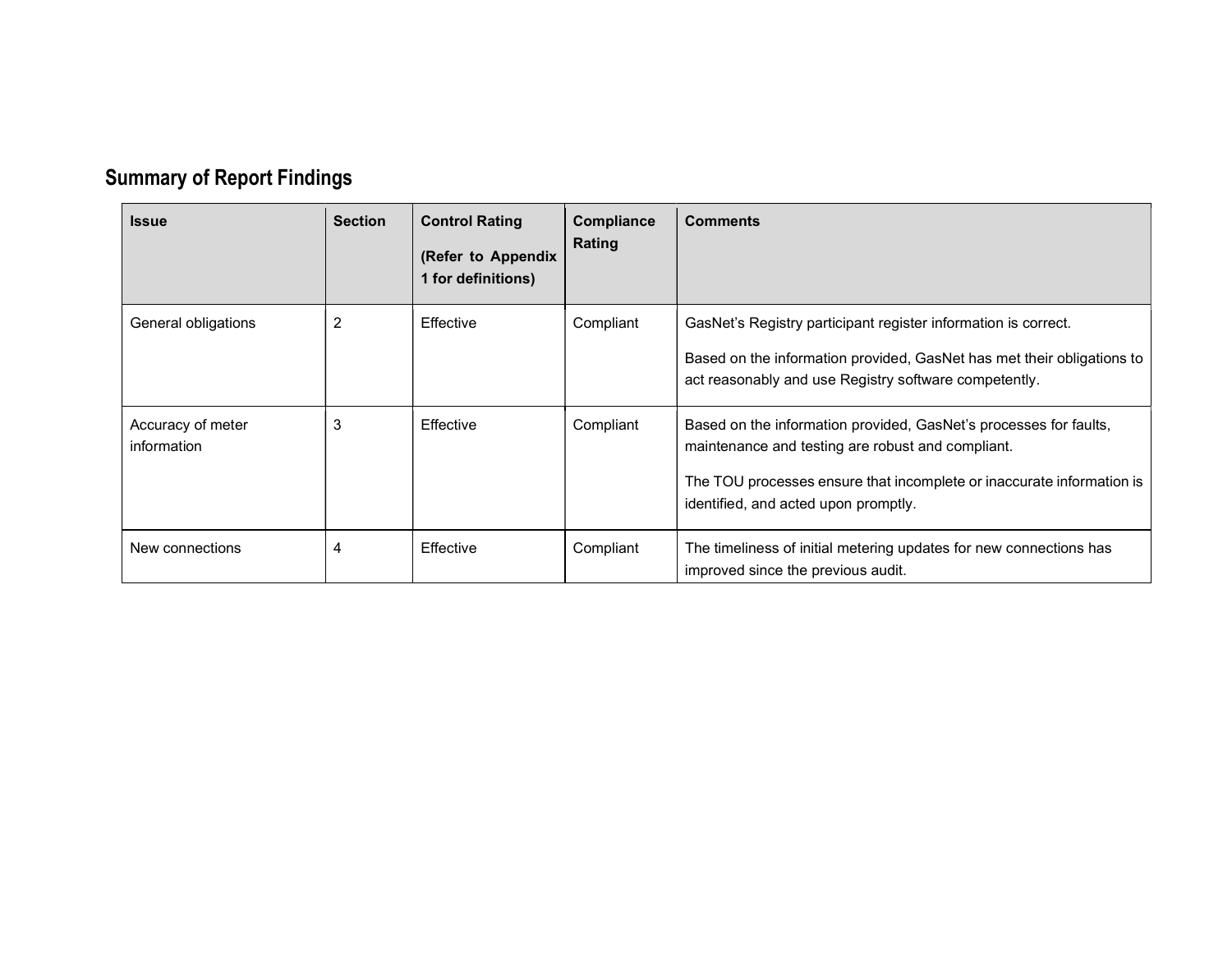| <b>Issue</b>                       | <b>Section</b> | <b>Control Rating</b><br>(Refer to Appendix<br>1 for definitions) | Compliance<br><b>Rating</b> | <b>Comments</b>                                                                                                                                                                                                                                                                                                                                                                                                                                                                                                                                                                                                                                                                                                                                                                                                                                                                                                                                            |
|------------------------------------|----------------|-------------------------------------------------------------------|-----------------------------|------------------------------------------------------------------------------------------------------------------------------------------------------------------------------------------------------------------------------------------------------------------------------------------------------------------------------------------------------------------------------------------------------------------------------------------------------------------------------------------------------------------------------------------------------------------------------------------------------------------------------------------------------------------------------------------------------------------------------------------------------------------------------------------------------------------------------------------------------------------------------------------------------------------------------------------------------------|
| Registry information<br>management | 5              | Effective                                                         | Not compliant               | GasNet's processes ensure that MIDaS and the Registry data match<br>closely for all fields validated, and the validation processes have been<br>expanded to encompass more fields during the audit period.<br>Six meter events had incorrect event dates.<br>New ICP 0000032419GN83C's meter was installed on<br>$\bullet$<br>21/01/2020, but the event date recorded on the registry is<br>30/01/2020.<br>ICP 0000032121GN8D5's meter was replaced on 03/02/2020, but<br>$\bullet$<br>the event date for the new meter was entered as 03/03/2020.<br>ICPs 0000032277GN251, 0000032297GN8EB and<br>$\bullet$<br>0000032435GN677 had a meter location corrections processed<br>from the date that the update was created, instead of the meter<br>installation date.<br>ICP 0000025644GN9E9's meter was replaced on 07/09/18, but<br>$\bullet$<br>the event date for the new meter was entered as 13/09/18 (the<br>date the change was processed in MIDaS). |
| Metering price codes               | 6              | Effective                                                         | Compliant                   |                                                                                                                                                                                                                                                                                                                                                                                                                                                                                                                                                                                                                                                                                                                                                                                                                                                                                                                                                            |
| Disclosure on application          | $\overline{7}$ | Effective                                                         | Compliant                   |                                                                                                                                                                                                                                                                                                                                                                                                                                                                                                                                                                                                                                                                                                                                                                                                                                                                                                                                                            |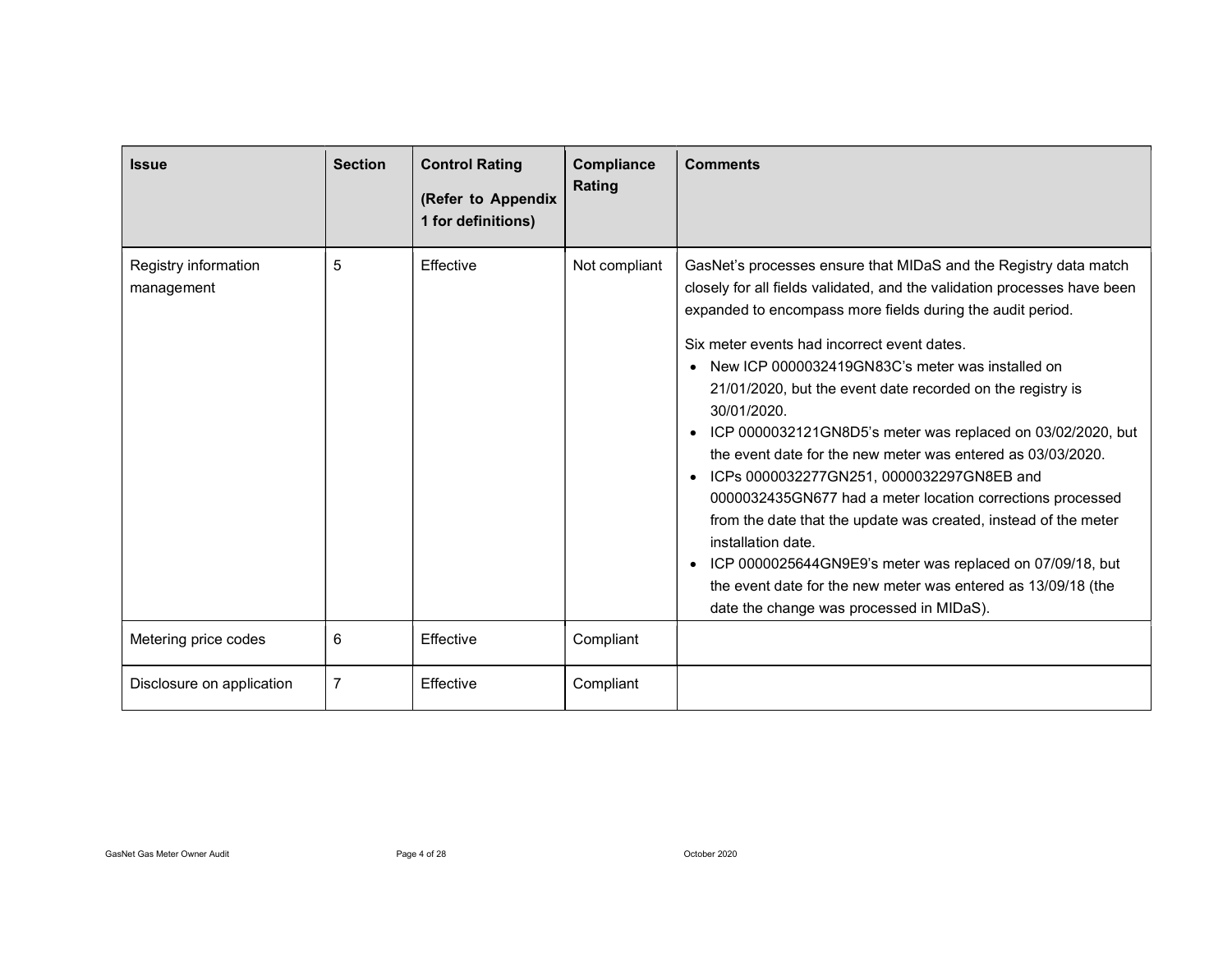# Persons Involved in This Audit

Auditor:

#### Tara Gannon Veritek Limited

GasNet personnel assisting in this audit were.

| Name           | Title                              |
|----------------|------------------------------------|
| Craig Saunders | Supply Assistant                   |
| David Newell   | Finance and Administration Manager |
| Fiona McMillan | <b>Administration Assistant</b>    |
| Jim Coe        | General Manager                    |
| Ryan Carter    | Engineer                           |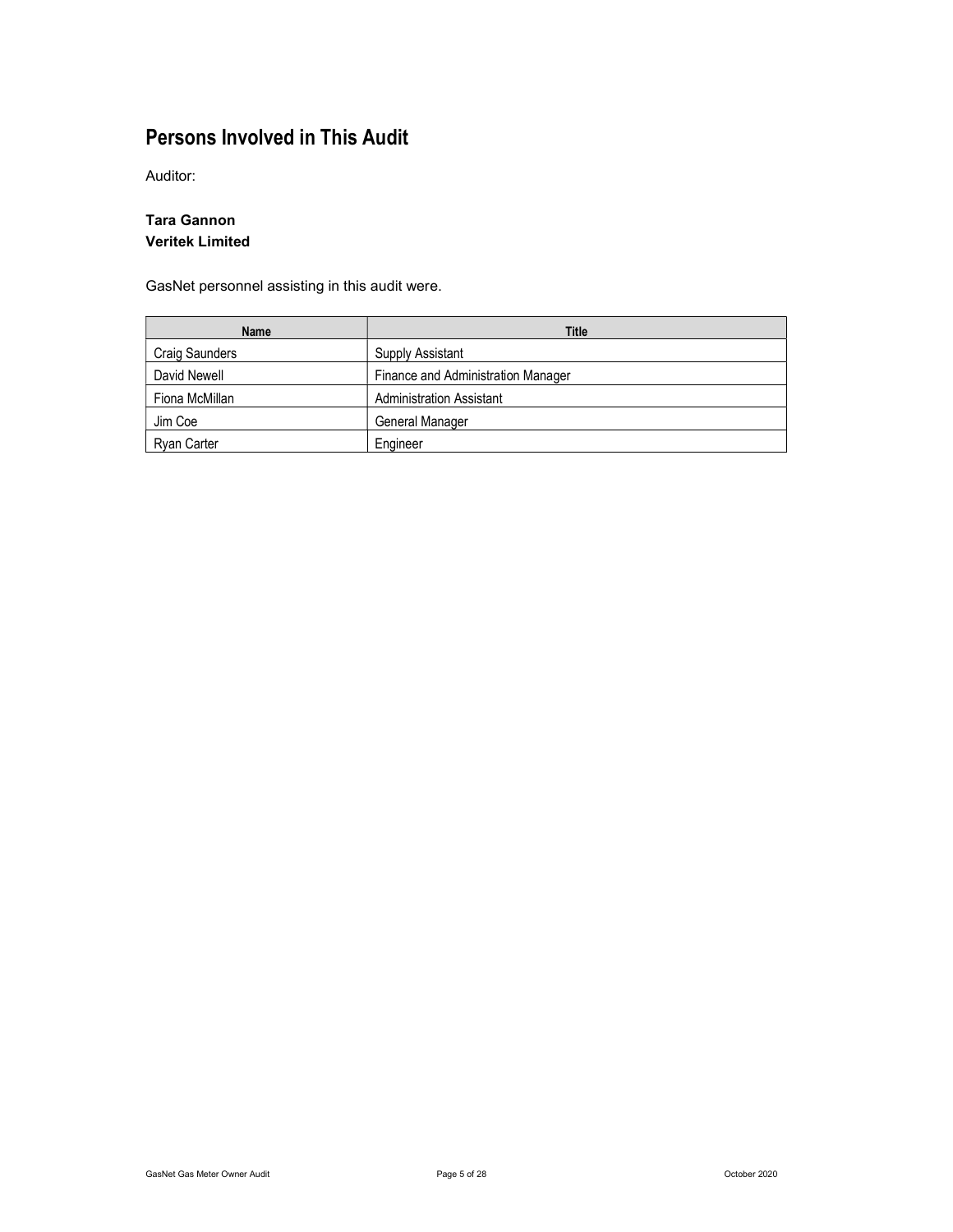# **Contents**

|                                   | <b>Executive Summary</b>                                   |                   |  |  |  |  |
|-----------------------------------|------------------------------------------------------------|-------------------|--|--|--|--|
| <b>Summary of Report Findings</b> |                                                            |                   |  |  |  |  |
|                                   | Persons Involved in This Audit                             |                   |  |  |  |  |
| <b>Contents</b>                   |                                                            |                   |  |  |  |  |
| 1.                                | Pre-Audit and Operational Infrastructure Information       | 8                 |  |  |  |  |
| 1.1                               | Scope of Audit                                             | 8                 |  |  |  |  |
| 1.2                               | Audit Approach                                             | 9                 |  |  |  |  |
| 1.3                               | General Compliance                                         | 9                 |  |  |  |  |
| 1.4                               | Provision of Information to the Auditor (GSAR r91)         | 9                 |  |  |  |  |
| 1.5                               | <b>Breach allegations</b>                                  | 10                |  |  |  |  |
| 1.6                               | <b>Draft Audit Report Comments</b>                         | 11                |  |  |  |  |
| 2.                                | <b>General obligations</b>                                 | $12 \overline{ }$ |  |  |  |  |
| 2.1                               | Participant registration information (GSAR r7 and 10)      | 12                |  |  |  |  |
| 2.2                               | Obligation to act reasonably (GSAR r34)                    | 12                |  |  |  |  |
| 2.3                               | Obligation to use Registry software competently (GSAR r35) | 12                |  |  |  |  |
| 3.                                | Accuracy of meter information                              | 13                |  |  |  |  |
| 3.1                               | TOU downloads (GDRR r26.5)                                 | 13                |  |  |  |  |
| 3.2                               | Meter accuracy (GDRR r26.5 and 27)                         | 14                |  |  |  |  |
| 3.3                               | TOU upgrades (GDRR r29.1.1)                                | 15                |  |  |  |  |
| 4.                                | <b>New connections (GSAR r56)</b>                          | 16                |  |  |  |  |
| 5.                                | Registry information management (GDRR r26.5 and GSAR r58)  | 16                |  |  |  |  |
| 5.1                               | Meter Identifier                                           | 20                |  |  |  |  |
| 5.2                               | Meter Location Code                                        | 20                |  |  |  |  |
| 5.3                               | Meter Pressure                                             | 21                |  |  |  |  |
| 5.4                               | <b>Register Multiplier</b>                                 | 21                |  |  |  |  |
| 5.5                               | Meter Pressure Operating at Network Pressure Flag          | 22                |  |  |  |  |
| 5.6                               | <b>Register Reading Digits</b>                             | 22                |  |  |  |  |
| 5.7                               | <b>Standard Meter</b>                                      | 22                |  |  |  |  |
| 5.8                               | Prepay meter                                               | 22                |  |  |  |  |
| 5.9                               | Advanced Meter & Advanced Meter Owner                      | 23                |  |  |  |  |
| 5.10                              | <b>TOU Meter</b>                                           | 23                |  |  |  |  |
| 5.11                              | Logger Owner                                               | 23                |  |  |  |  |
| 5.12                              | <b>Corrector Owner</b>                                     | 23                |  |  |  |  |
| 5.13                              | <b>Telemetry Owner</b>                                     | 24                |  |  |  |  |
| 5.14                              | <b>Metering Price Category</b>                             | 24                |  |  |  |  |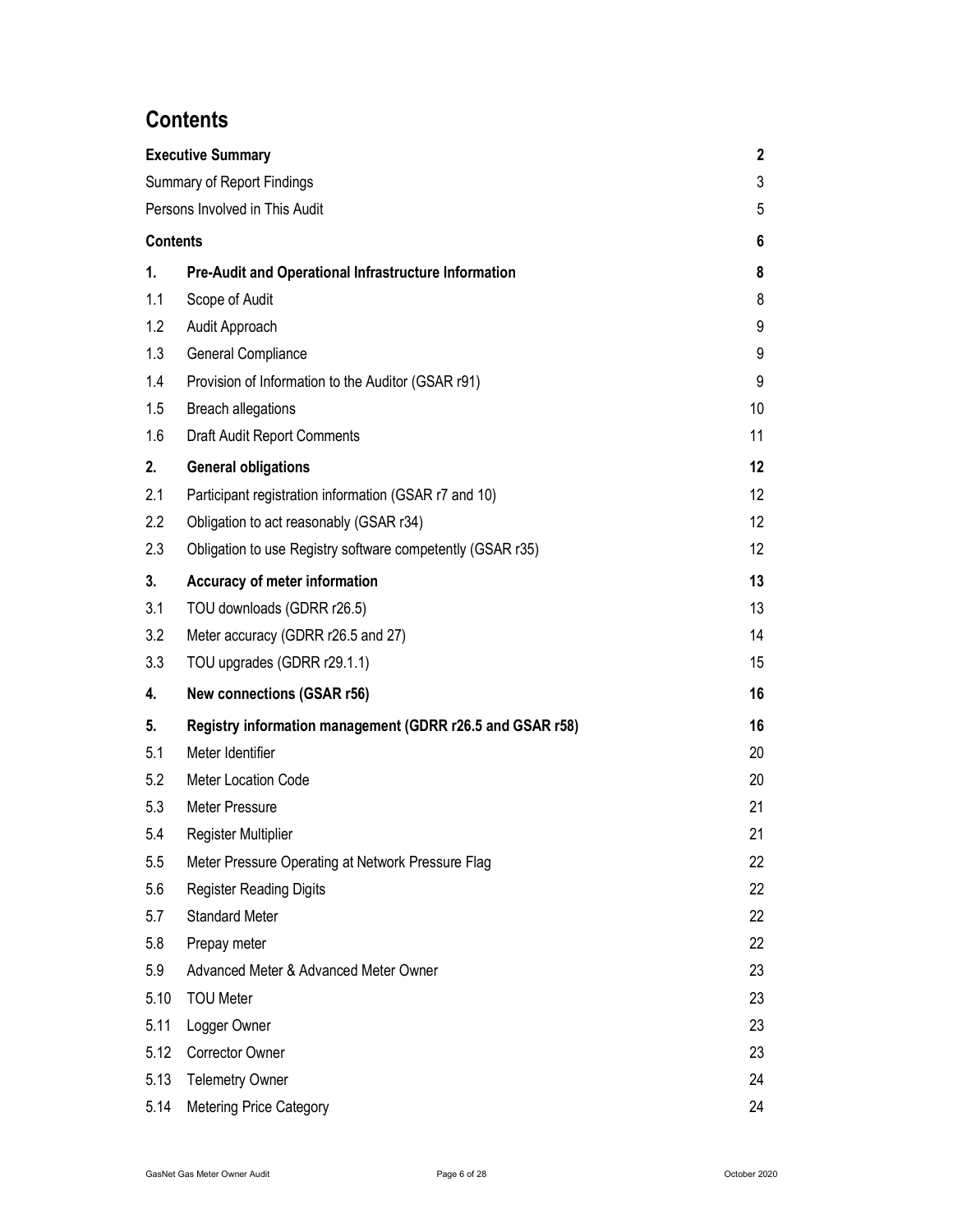| 5.15                                    | Registry validation and correction (GSAR r61.1, 61.2 and 62) |    |  |
|-----------------------------------------|--------------------------------------------------------------|----|--|
| 6.                                      | <b>Metering Price Codes (GSAR r49)</b>                       | 25 |  |
| 7.                                      | Disclosure on application (GSAR r50)                         | 25 |  |
| <b>Recommendations</b>                  |                                                              |    |  |
| Appendix 1 – Control Rating Definitions |                                                              |    |  |
|                                         | Appendix 2 - Additional GasNet comments                      |    |  |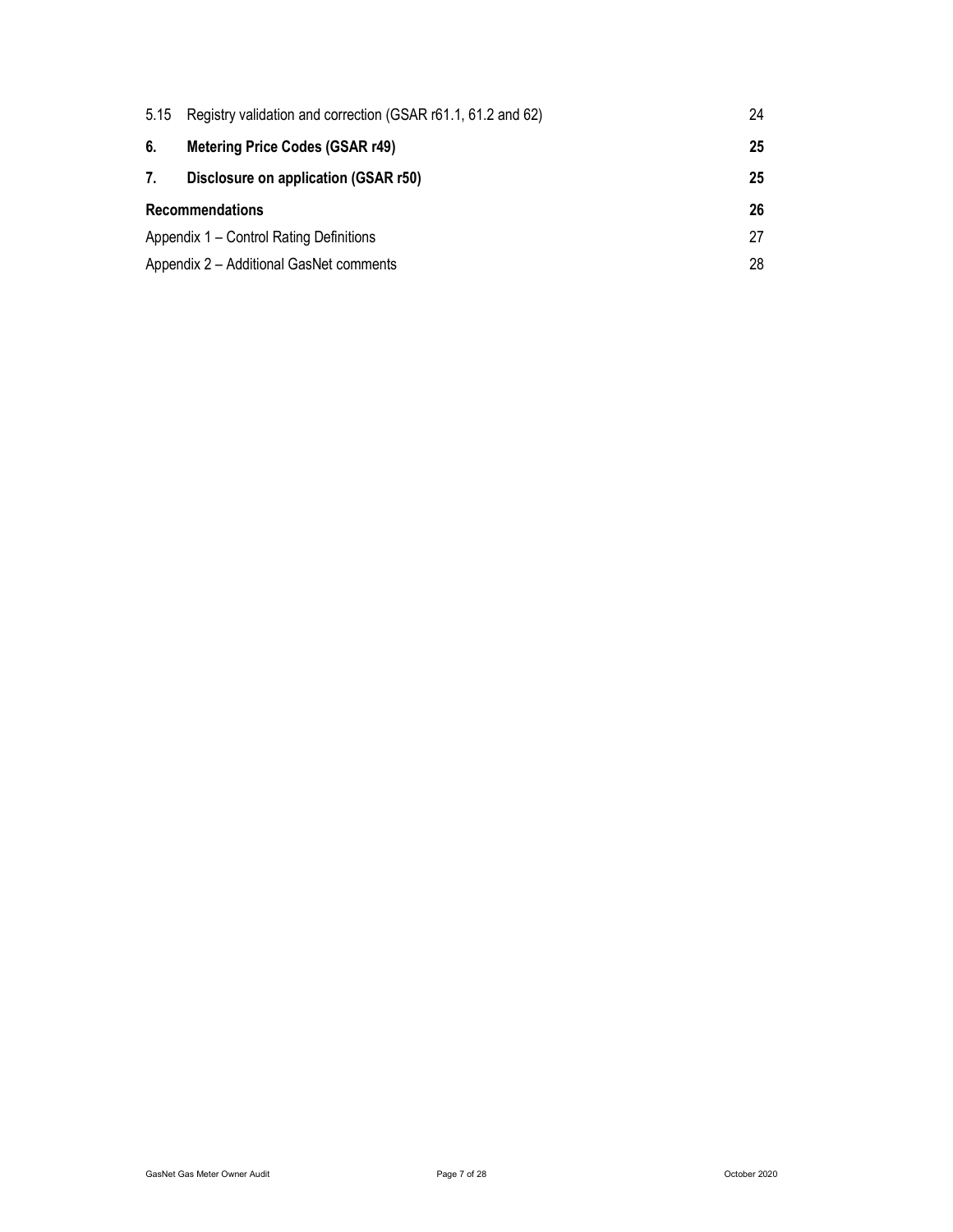# 1. Pre-Audit and Operational Infrastructure Information

# 1.1 Scope of Audit

The purpose of this audit is to assess the systems, processes and performance of GasNet in terms of compliance with these rules.

The audit was conducted using a guideline prepared by Veritek.

The audit was carried out on 29 and 30 July 2020 at GasNet's office in Wanganui.

The scope of the audit includes the meter owner responsibilities only, as shown in the diagram below.

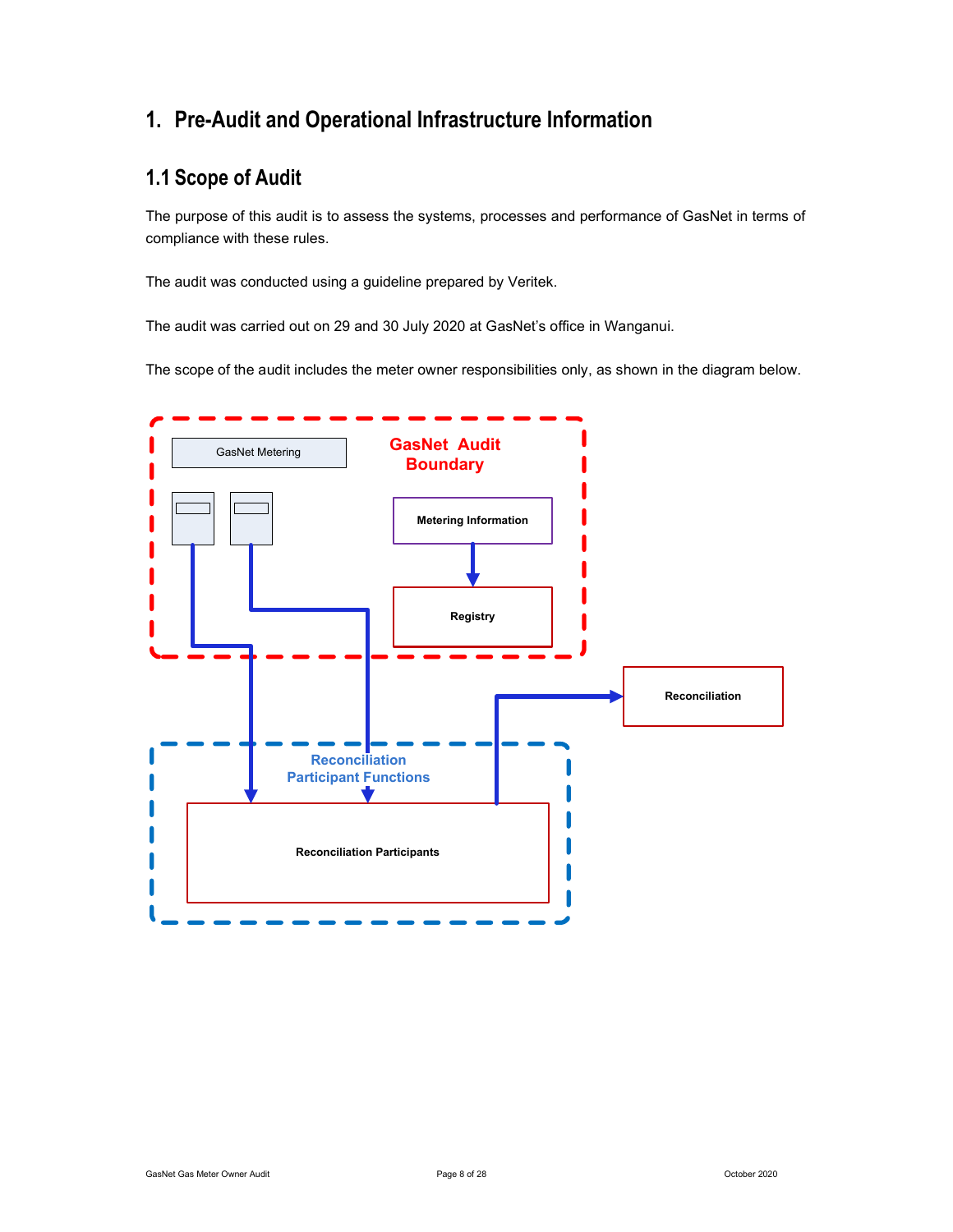# 1.2 Audit Approach

As mentioned in section 1.1 the purpose of this audit is to assess the performance of GasNet in terms of compliance with the rules, and the systems and processes that have been put in place to enable compliance with the rules.

This audit has examined the effectiveness of the controls GasNet has in place to achieve compliance, and where it has been considered appropriate sampling has been undertaken to determine compliance.

Where sampling has occurred, this has been conducted using the Auditing Standard 506 (AS-506) which was published by the Institute of Chartered Accountants of New Zealand. I have used my professional judgement to determine the audit method and to select sample sizes, with an objective of ensuring that the results are statistically significant.<sup>1</sup>

Where compliance is reliant on manual processes, manual data entry for example, the sample size has been increased to a magnitude that, in my judgement, ensures the result has statistical significance.

Where errors have been found or processes found not to be compliant the materiality of the error or non-conformance has been evaluated.

# 1.3 General Compliance

The Market Administrator confirmed that no alleged breaches have been recorded for GasNet in the last two years.

# 1.4 Provision of Information to the Auditor (GSAR r91)

In conducting this audit, the auditor may request any information from GasNet, and any Registry participant or operator.

Information was provided by GasNet in a timely manner in accordance with this rule.

Information was not required from any other participant in relation to this audit.

<sup>1</sup> In statistics, a result is considered statistically significant if it is unlikely to have occurred by chance. (Wikipedia)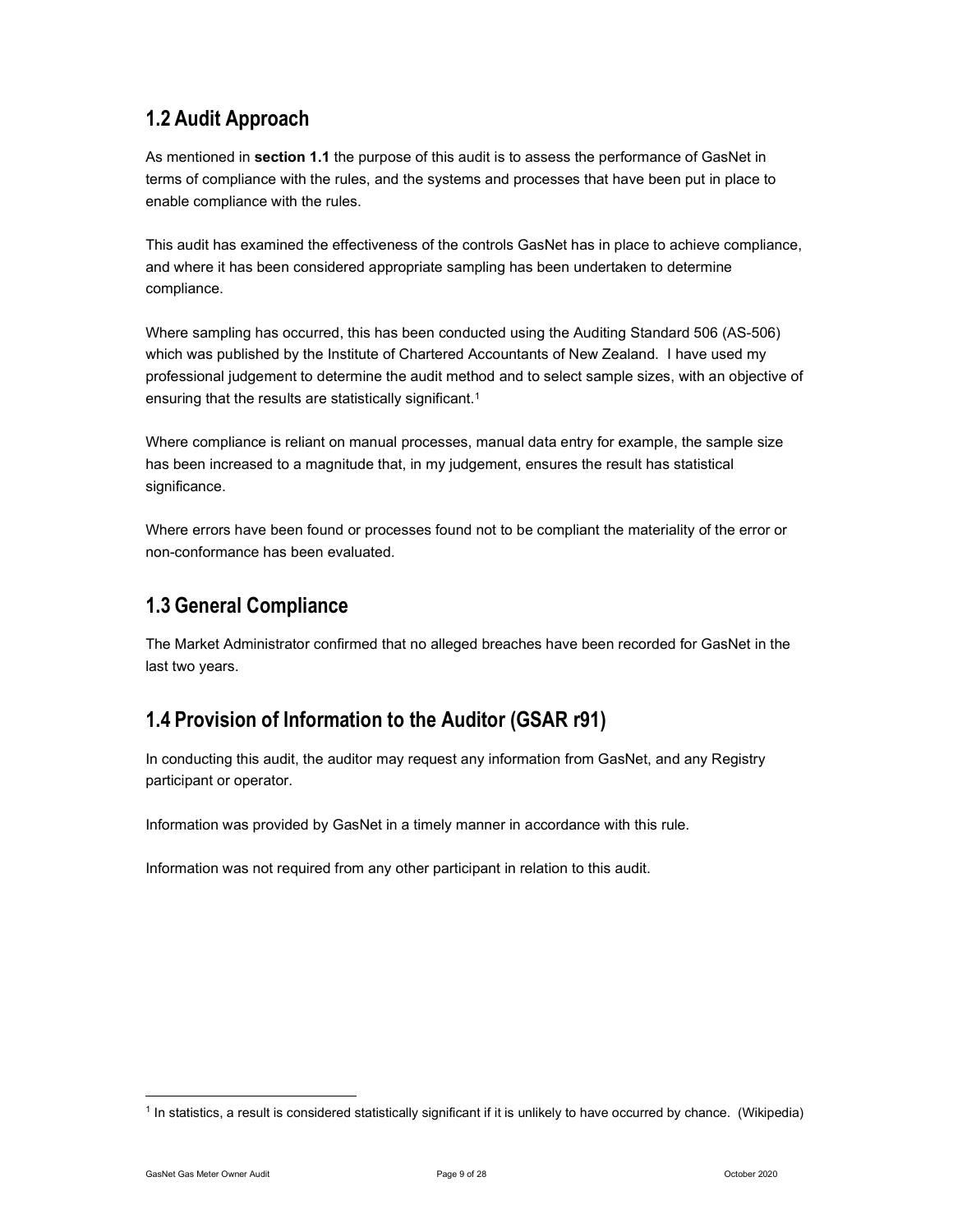# 1.5 Breach allegations

As noted in the Summary of Report Findings, this audit has found one area of non-conformance. The following breach allegation is made in relation to this matter.

| <b>Breach Allegation</b>                                           | <b>Rules</b> | Section in this report |
|--------------------------------------------------------------------|--------------|------------------------|
| Six meter events had incorrect event dates.                        | GSAR 58.1    | 5                      |
| New ICP 0000032419GN83C's meter was installed on                   |              |                        |
| 21/01/2020, but the event date recorded on the registry is         |              |                        |
| 30/01/2020.                                                        |              |                        |
| ICP 0000032121GN8D5's meter was replaced on<br>٠                   |              |                        |
| 03/02/2020, but the event date for the new meter was               |              |                        |
| entered as 03/03/2020.                                             |              |                        |
| ICPs 0000032277GN251, 0000032297GN8EB and<br>٠                     |              |                        |
| 0000032435GN677 had a meter location corrections                   |              |                        |
| processed from the date that the update was created, instead       |              |                        |
| of the meter installation date.                                    |              |                        |
| ICP 0000025644GN9E9's meter was replaced on 07/09/18,<br>$\bullet$ |              |                        |
| but the event date for the new meter was entered as                |              |                        |
| 13/09/18 (the date the change was processed in MIDaS).             |              |                        |

Two alleged breaches were recorded in relation to the 2018 meter owner audit, and the outcomes are recorded in the table below.

| <b>Breach Allegation</b>                                                                                                                                                                                                                                                                                                                                                                                                  | Breach No. | Rule     | Section in<br>this report | <b>Outcome</b>                                                 |
|---------------------------------------------------------------------------------------------------------------------------------------------------------------------------------------------------------------------------------------------------------------------------------------------------------------------------------------------------------------------------------------------------------------------------|------------|----------|---------------------------|----------------------------------------------------------------|
| Initial metering information was not<br>updated on the Registry within two<br>business days of GasNet becoming aware<br>that the meter was installed for the<br>following ICPs:<br>0000012929GN301<br>0000031864GNCD6<br>0000031896GNC44<br>0000014132GN2B5<br>0000031849GNED8<br>0000013694GN047<br>0000013853GNC69<br>0000031755GN864<br>0000031786GN9E6<br>0000031788GNA7D<br>0000031817GN54B; and<br>0000031864GNCD6. | 2018-051   | GSAR r56 | 4                         | The Market Administrator did<br>not raise any material issues. |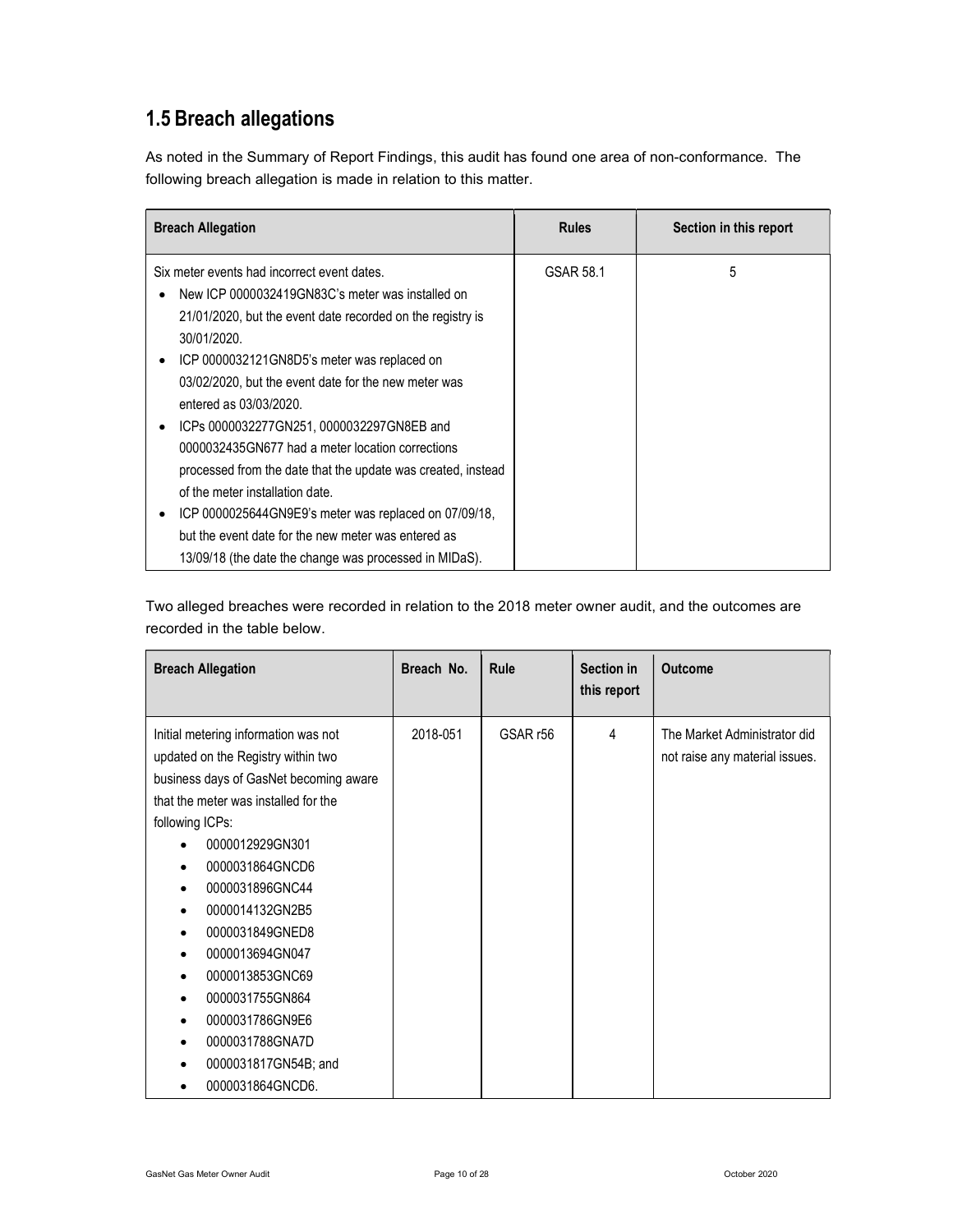| <b>Breach Allegation</b>                                                                                             | Breach No. | Rule       | <b>Section in</b><br>this report | <b>Outcome</b>                                                |
|----------------------------------------------------------------------------------------------------------------------|------------|------------|----------------------------------|---------------------------------------------------------------|
| The registry was updated between four and<br>47 business days after the meter was<br>installed.                      |            |            |                                  |                                                               |
| A small number of inaccuracies in TOU<br>information, meter location and meter<br>replacement dates were identified. | 2018-052   | GDRR r26.5 | 5                                | The Market Administrator did<br>not raise any material issues |

# 1.6 Draft Audit Report Comments

A draft audit report was provided to the industry body (GIC), the allocation agent, and allocation participants that I considered had an interest in the report. In accordance with rule 92 of the 2015 Amendment Version of the Gas (Switching Arrangements) Rules 2008, those parties were given an opportunity to comment on the draft audit report and indicate whether they would like their comments attached as an appendix to the final audit report. The following response was received.

| Party  | Response | <b>Comments</b><br>provided | <b>Attached as appendix</b> |
|--------|----------|-----------------------------|-----------------------------|
| GasNet | Yes      | Yes                         | No                          |

No changes were made to the report. GasNet's comments are included in each section where nonconformance or recommendations are recorded.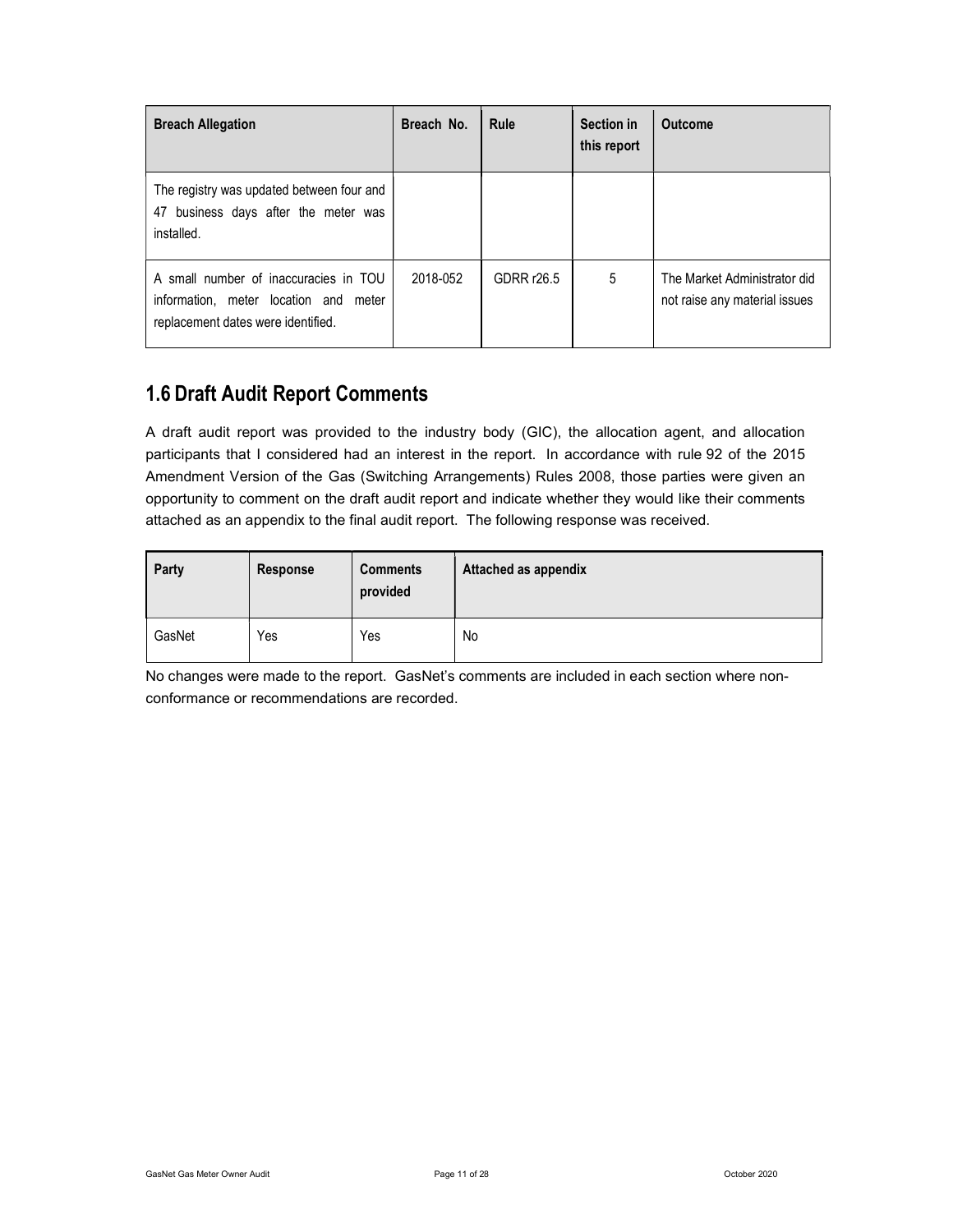# 2. General obligations

### 2.1 Participant registration information (GSAR r7 and 10)

All Registry participants must supply registration information to the Registry operator. Registration information consists of:

- the name of the Registry participant,
- the Registry participant's telephone number, physical address, facsimile number, email address, and postal address, and
- identification as to which class, or classes, of Registry participant (Retailer, distributor or Meter Owner) that the Registry participant belongs.

Registration information must be given in the form and manner required by the Registry operator as approved by the industry body. Every person who is a Registry participant at the commencement date must supply the registration information within 20 business days of the commencement date. A person who becomes a Registry participant after the commencement date must supply the registration information within 20 business days of becoming a Registry participant.

GasNet's participant registration information was confirmed to be valid. Compliance is confirmed.

### 2.2 Obligation to act reasonably (GSAR r34)

Every Registry participant must act reasonably in relation to its dealings with the Registry and, in doing so, must use its reasonable endeavours to co-operate with other Registry participants.

Processes for managing queries and complaints about Registry information were reviewed. No examples of GasNet acting unreasonably were found. Compliance is confirmed.

# 2.3 Obligation to use Registry software competently (GSAR r35)

Each Registry participant must ensure that any software for the Registry is used in a proper manner by competent employees or by persons under the supervision of those employees.

No Registry participant may request, permit, or authorise anyone other than the Registry operator to provide support services in respect of any software for the Registry.

Each Registry participant must appoint a nominated manager to be responsible for all that Registry participant's communications with the Registry.

No examples of GasNet using Registry software incompetently were found. Access to modify Registry information is restricted and staff are appropriately trained. GasNet only uses Jade for Registry support services. Compliance is confirmed.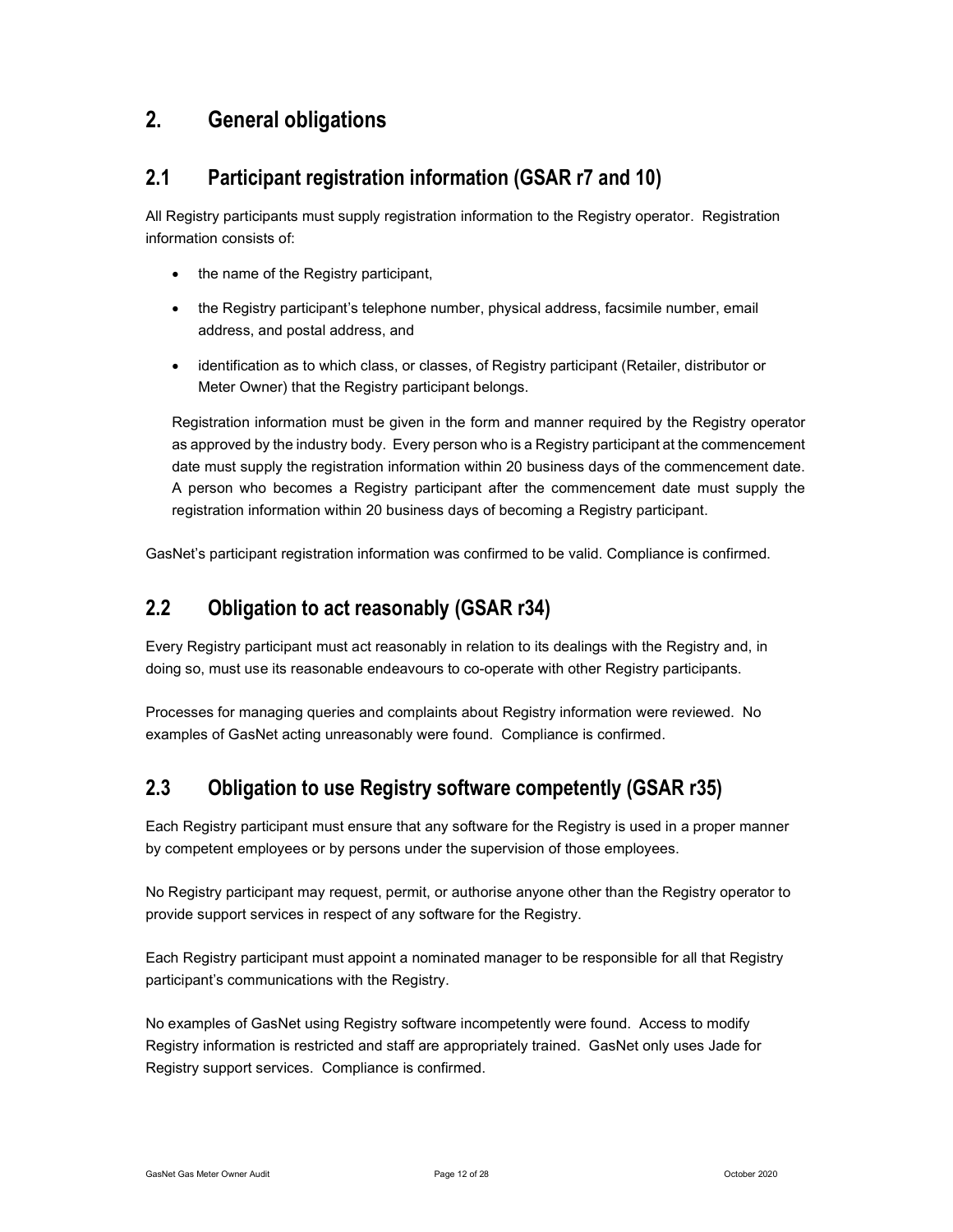# 3. Accuracy of meter information

# 3.1 TOU downloads (GDRR r26.5)

TOU meter downloads provided to Retailers should be complete, accurate and converted to energy in accordance with NZS5259:2015 (if applicable).

GasNet have 15 ICPs with correctors fitted, all are temperature and absolute pressure corrected. GasNet does not convert the raw volumes to energy; compliance with the NZS5259:2015 gas conversion process was not assessed.

Data for six of the correctors is downloaded by GasNet monthly using Masterlink, and volume data is provided to the retailer via email on the first business day of the month. For the other nine ICPs, the retailer downloads the corrector data directly. I checked the raw downloads against the data provided to the retailer for three ICPs for July 2020 and confirmed that all values matched.

Processes are in place to monitor correctors and manage the data obtained from them:

- GasNet checks each corrector in the first and third week of each month, including checking the serial number, reading, battery, alarms, and event log,
- downloads are completed each Monday, Wednesday, and Friday and on the first day of the month for each corrector, these will identify any communications issues or missing data promptly so that issues can be resolved before month end, and
- GasNet has procedural documentation for corrector changes, meter rollovers, and battery changes to ensure that these events are processed consistently and accurately.

Downloads are checked for completeness by comparing the download to the expected number of intervals. Downloads are checked for reasonableness weekly by charting daily gas gate level TOU data and comparing it to the gate's TOU history, and reviewing daily ICP level TOU data. Any anomalies are investigated and checked with the retailer if necessary.

If data is missing from a monthly download provided to a retailer, the retailer is advised. GasNet's engineering team will provide additional information (such as mechanical readings) to assist the retailer to create an estimate for the missing periods. Typically, data will only be missing for part of a day or month because issues with missing data are identified through GasNet's monitoring and corrected as soon as possible. Two ICPs where GasNet provides a monthly download, had data missing over the past year, and the retailer was advised and supporting information was provided.

If data is missing where the retailer obtains their own download, GasNet will assist the retailer by reattempting the download and providing any information they hold (including partial downloads and mechanical readings) on request.

Compliance is confirmed.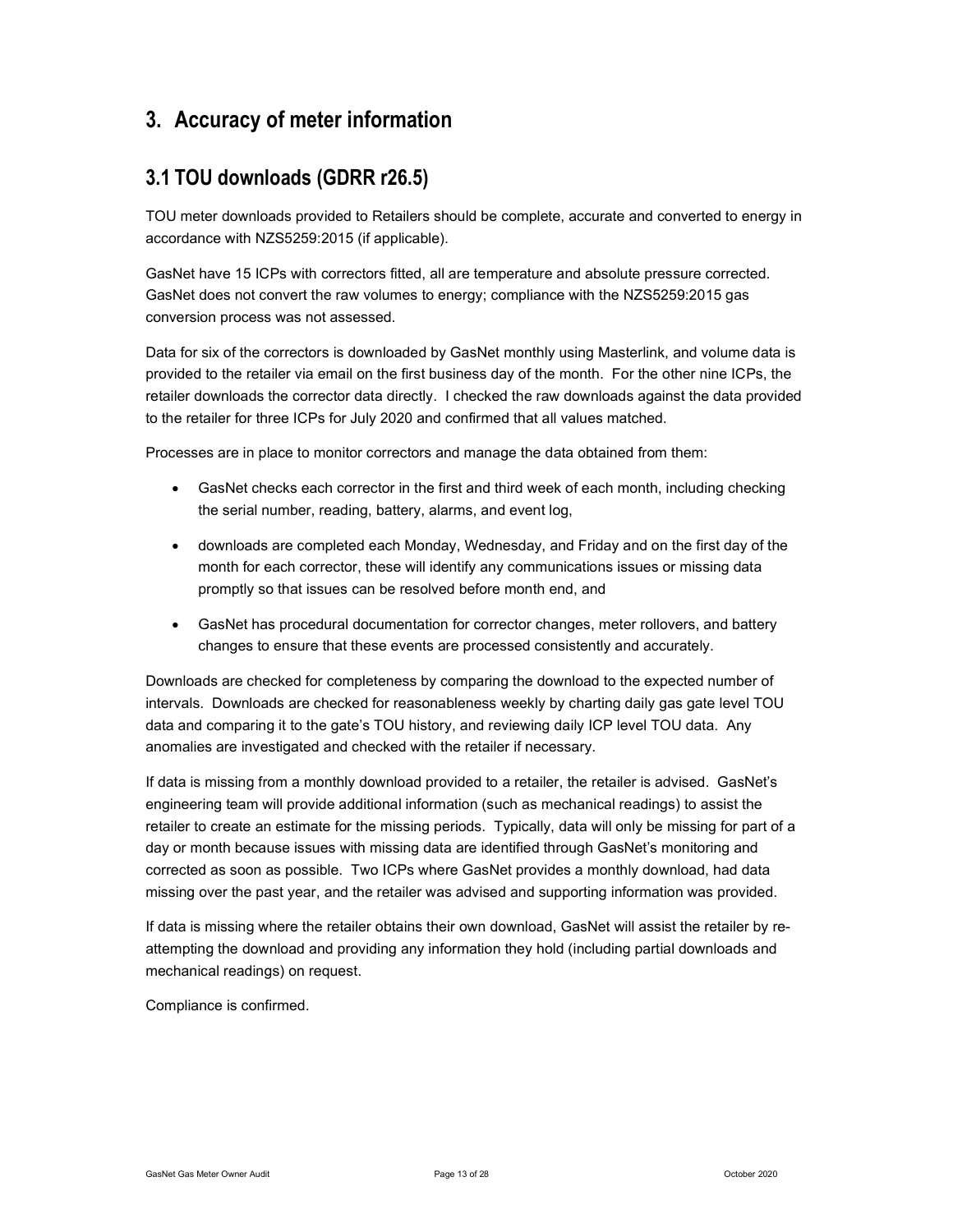# 3.2 Meter accuracy (GDRR r26.5 and 27)

Processes must be in place to ensure meter accuracy, and compliance with NZS5259:2015.

GasNet's processes support compliance with NZS5259:2015 and NZS4944 for both new and existing GMS'.

#### Faults

Where a retailer or GasNet staff member identifies a possible meter accuracy issue, a job is raised in the FieldGo system to investigate. The jobs are allocated to technicians, who try to attend meter accuracy faults within one business day.

GasNet provided all faults relating to meter accuracy or the ability to read the GMS since late 2017. In all cases the work was completed within seven calendar days.

- Six faults related to condensation or water in the dial making it difficult to read the register. Five meters were replaced, and one was not replaced because the condensation issue was intermittent and not present when GasNet visited. Work was completed within four calendar days.
- Four faults related to difficulty reading the meter, and the meters were replaced within four calendar days.
- Eight faults related to stopped or slow meters and the faults were attended within four calendar days. Initially on site testing was conducted to determine whether there was a likely meter fault, and four of the meters were replaced and scrapped because faults were found.
- Seven faults related to customer complaints about high gas accounts. The faults were attended within three calendar days and on site tests were conducted to check the meters and identify any leaks. No genuine meter faults were identified and the meters were not replaced.

#### Meter selection

Meters are selected as part of the application approval process based on the installation requirements, according to GasNet's policies.

#### Meter maintenance, inspection and testing

A maintenance programme sets out how frequently meters should be inspected and maintained, and is compliant with NZS5259:2015. The maintenance procedures are set out in GasNet's Gas Measurement System Maintenance Procedure and Network and GMS Maintenance Plan.

GasNet has three maintenance categories<sup>2</sup>, which have different maintenance and testing intervals. GasNet's current practices achieve compliance, because the testing intervals are not greater than those required by NZS 5259.

<sup>&</sup>lt;sup>2</sup> Category A installations greater than 10,000 GJ and any installation with a corrector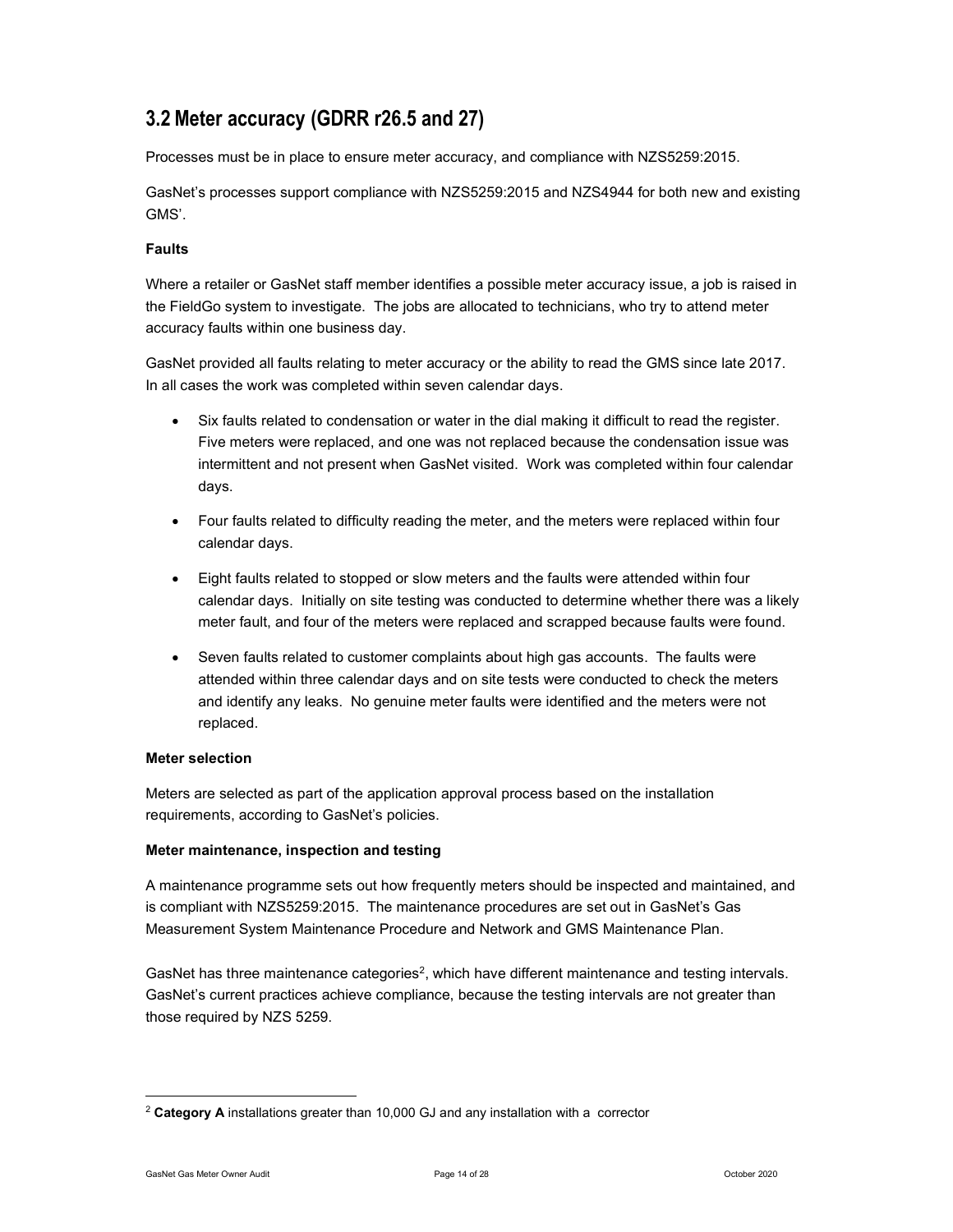For meter category C, statistical samples chosen according to NZS 4944 are used to confirm that meters with a fixed meter pressure factor and meter accuracy are within the maximum permissible errors allowed in NZS5259:2015. I confirmed that samples are randomly selected using Excel's random number generator function based on the meter purchase date, and the sample size is dependent on the total population. Test results for the samples are analysed, and the test failure rates are used to determine whether the population is compliant and the reverification period.

Acceptance testing is carried out in accordance with NZS5259:2015 before a GMS enters service, when an event that may affect accuracy has occurred (unless testing is not required because the meter is to be scrapped or testing is impractical), and if a meter is removed from service and intended to be redeployed (and it has been in service for more than 12 months since its last acceptance test).

As found testing is completed for any meter which is removed from service where the meter is intended to be redeployed (and it has been in service for more than 12 months since its last test), or there are concerns about meter accuracy (unless testing is not required because the meter is to be scrapped or testing is impractical).

Removed GMS' are not tested if they are to be scrapped (unless testing is specifically required by the retailer or GasNet due to a potential meter accuracy issue) or if damage or corrosion makes testing impractical.

I reviewed paperwork for a sample of meters which were installed, removed, and/or reinstalled, and found that the testing process was being followed as expected. Where defects are found during these inspection or maintenance processes, GasNet's defect process is followed.

Compliance is confirmed.

# 3.3 TOU upgrades (GDRR r29.1.1)

If a consumer installation is, or is expected to, consume more than 10 TJ per annum TOU metering should be installed. Under the Gas (Downstream Reconciliation) Rules 29.1 the Retailer must ensure that a TOU meter is installed as soon as practicable, and no more than three months after becoming aware that expected or actual consumption is over 10 TJ.

Upgrades from non TOU to TOU occur rarely; the last upgrade was on 16/03/2016.

GasNet is aware of the requirement to complete upgrades within three months, and have correctors in stock to support compliance.

Category B installations not in category A which are supplied from a GasNet intermediate pressure system, have a meter capacity over 25 SCMH, meter pressure over 7 kPa, have a rotary type meter or are located in a harsh environment

Category C installations not in category A or B.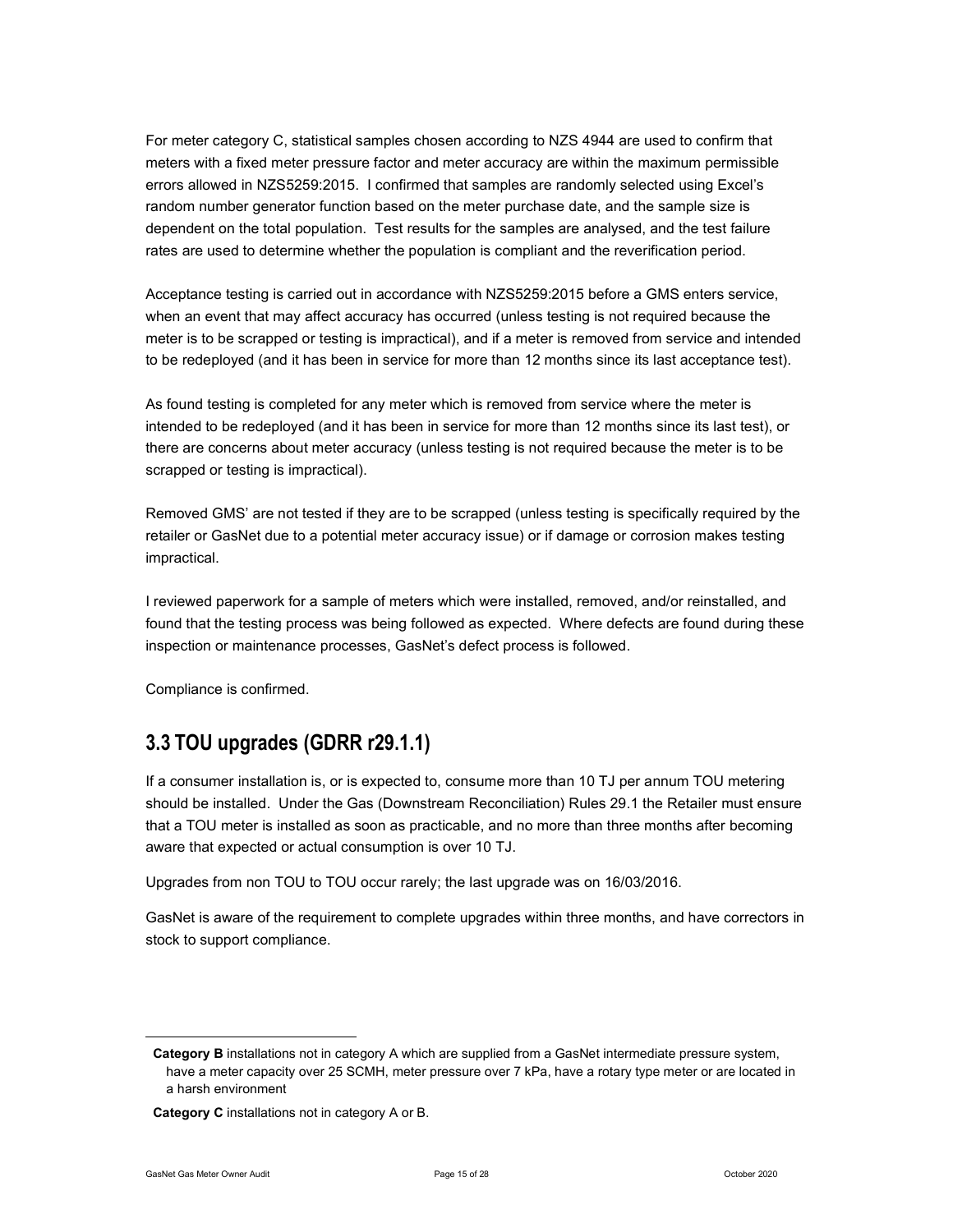# 4. New connections (GSAR r56)

Meter Owner information must be provided on the Registry within two business days of confirmation that a meter has been installed. If no responsible Meter Owner is populated, the Meter Owner who has installed the meter may populate the Registry to become the responsible Meter Owner.

Since September 15<sup>th</sup>, 2015, Meter Owners have been able to populate metering details without Retailer nomination of the responsible Meter Owner. However, if the Retailer has populated a different responsible Meter Owner, GasNet will be unable to update any metering details until the responsible Meter Owner is changed to GasNet. I did not identify any instances where the responsible meter owner was incorrectly recorded.

Applications for new connections are submitted to GasNet by customers or retailers. GasNet conducts a site visit to confirm the GMS requirements, including the GMS location. A quote is generated which sets out these specifications. Once the quote has been accepted, the installation work is scheduled and completed by GasNet's technicians and contractors. Fieldwork is managed using the FieldGo system. GasNet's technicians use hand held devices to record job details, and contractors keep paper records. Completion paperwork is returned and once all items on the engineering team's checklist are complete, the ICP's information pack is returned to the administration team who update MIDAS. Information is checked for reasonableness and accuracy on entry, and any discrepancies are queried with GasNet's engineering team and/or the retailer. Changed data flows from MIDaS to the Registry each day.

According to the registry list, 204 new ICPs were created between 14/08/2018 and 13/08/2020. There were no TOU new connections, one AG4 connection and the remainder were in AG6. 185 of the new ICPs had metering installed.

I reviewed the metering events on the event detail report for the new ICPs and found 151 records were updated within three business days of the event date, 182 were updated within ten business days and all were updated within 19 business days.

I reviewed the 15 latest updates for new connections (over five business days) to determine whether they had been made within two business days of the installation being confirmed. All 15 ICPs had metering details populated within two business days of installation confirmation being received. ICP 0000032419GN83C's meter event date was initially populated incorrectly and underwent multiple corrections; and is discussed in section 5.

# 5. Registry information management (GDRR r26.5 and GSAR r58)

The Meter Owner must use its reasonable endeavours to maintain current and accurate information in the Registry in relation to the ICPs and the ICP parameters for which it has responsibility.

New connections, meter changes, removals, pressure upgrades and downgrades are completed by GasNet's technicians and contractors. GasNet's technicians use hand held devices to record job details, and contractors keep paper records. Files from the devices, and scanned copies of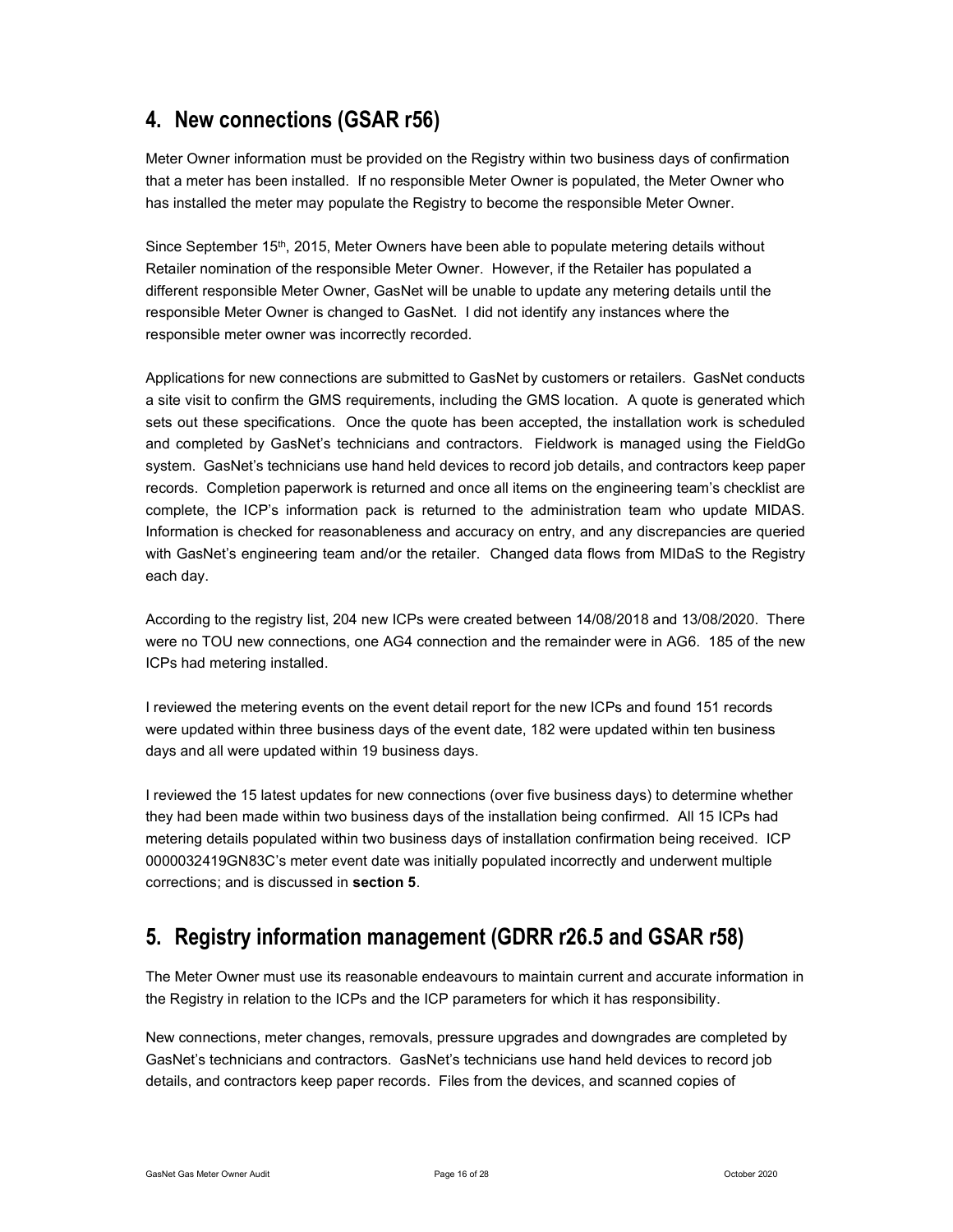paperwork are received daily by the administration team, who update MIDaS. Sign off sheets are used to ensure that all applicable data is updated for each job completed.

When changes are made to MIDaS data which is also held on the registry, a registry update is automatically generated that evening. Where another participant requires an urgent change to registry data, the update may be manually processed on the registry. Event dates can be individually set for the meter number, meter pressure, and meter price category fields in MIDaS, and other changes are normally sent to the registry with the update date as the event date. Event dates can be manually adjusted if necessary.

Acknowledgement files received from the registry are saved and manually reviewed, to identify acknowledgements where action is required.

Notification files from the registry are received using FileZilla and imported into MIDaS. Reversals are not automatically processed; the administration team manually reviews the notification files and processes any reversals.

Fortnightly, data recorded in MIDaS is validated against a current registry list, and any discrepancies are checked and updated as necessary. A checklist is maintained for each validation performed and the task is scheduled in a calendar. The fortnightly validation includes all fields except the metering details "free text" field which is not recorded in MIDaS.

The validation focusses on ensuring the values in MIDaS and the registry are consistent with each other, supported by some consistency and reasonableness checks between fields and against expected values. I viewed recent reconciliations and found there were very few discrepancies, and action had been taken to investigate and resolve them.

#### Accuracy of Registry information

To test the accuracy of GasNet's registry information management, I checked the following registry event data against the source records, including meter dockets and testing paperwork where available for:

- 23 meter installations for new connections,
- 20 meter changes,
- 20 meter removals,
- all eight meter reinstallations identified on the registry list with history and event detail report,
- all ten meter pressure changes identified on the registry list with history and event detail report, and
- ten meters which had been in service for more than 10 years.

I found that most information GasNet had recorded on the Registry matched the source information for the sample of records checked.

Six ICPs had incorrect meter event dates recorded on the registry, and are recorded as nonconformance:

 New ICP 0000032419GN83C's meter was installed on 21/01/2020. The registry was initially updated on time, and corrections were subsequently processed to update the meter number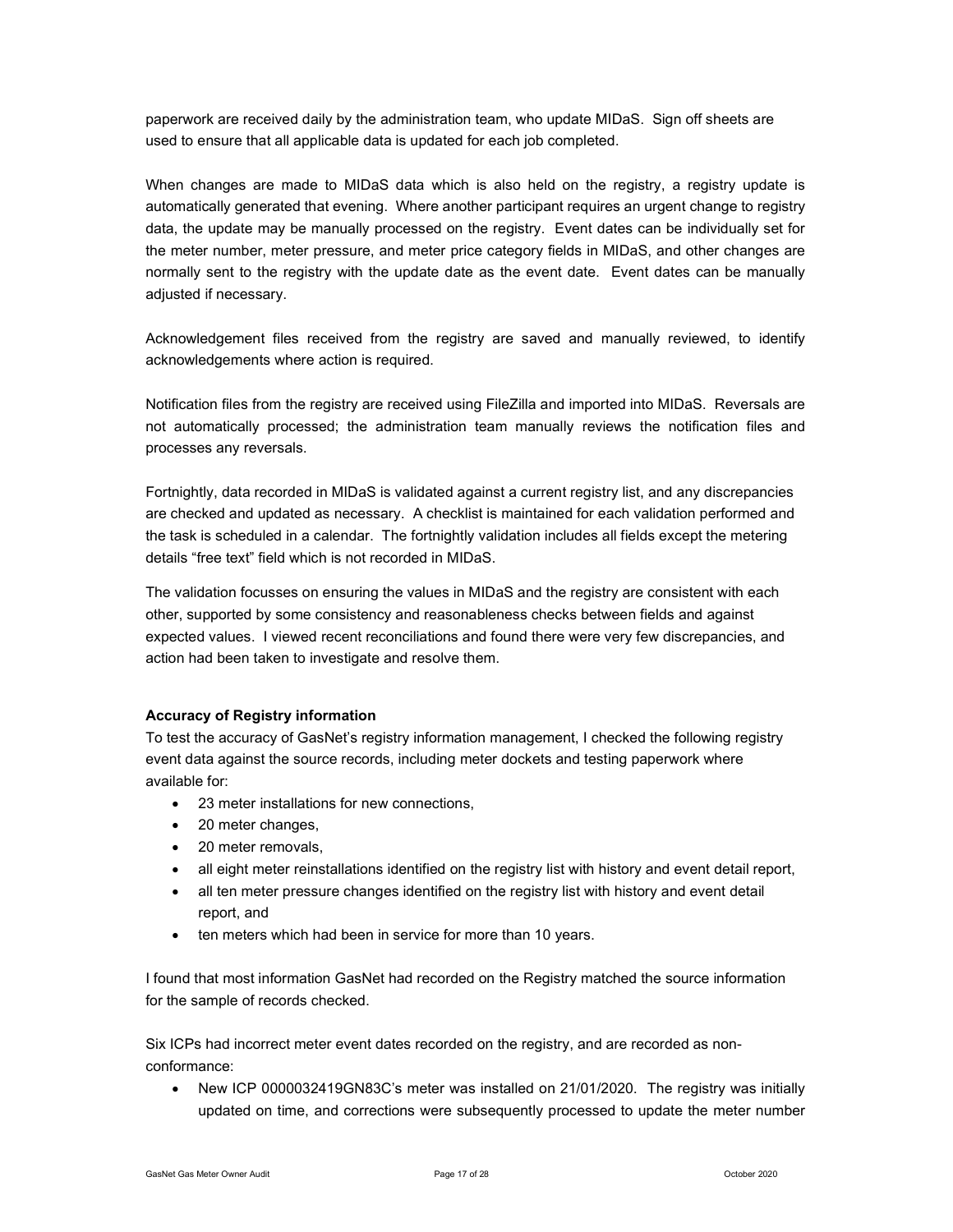and event date. The event date is currently recorded on the registry as 30/01/2020 but should be 21/01/2020.

- ICP 0000032121GN8D5's meter was replaced on 03/02/2020, but the event date for the new meter was entered as 03/03/2020.
- ICPs 0000032277GN251, 0000032297GN8EB and 0000032435GN677 had a meter location corrections processed from the date that the update was created, instead of the meter installation date.
- ICP 0000025644GN9E9's meter was replaced on 07/09/18, but the event date for the new meter was entered as 13/09/18 (the date the change was processed in MIDaS.

All other registry information was correctly recorded.

The following ICPs which underwent meter or pressure changes had pressures recorded on the registry which did not match the work completion paperwork. GasNet records the meter pressure at normal operating conditions, but sometimes this differs slightly from the pressure measured at the meter. The registry functional specification states that pressure should be recorded as "The pressure on which the volumetric measurement is based, measured as gauge, not absolute, pressure in kPa. Used to convert the measured volume of gas to the volume of gas at standard pressure." To determine whether the difference was material, I compared the pressure factor which the retailer would calculate based on the registry meter pressure to the pressure factor based on the paperwork. All differences were within the maximum permissible errors for pressure factors set out in NZS 5259:2015, and compliance is confirmed.

I also considered whether the pressure differences would have a material impact on either the altitude factor, compressibility factor, or temperature factor (where the Joule Thomson effect is applied). Because all the differences were less than ± 0.45 kPa they are unlikely to result in conversion factor differences outside the maximum permissible errors, and compliance is confirmed.

| <b>ICP</b>      | Event date | Registry<br>pressure | <b>Paperwork</b><br>pressure | Pressure<br>difference | Pressure<br>factor<br>based on<br>registry<br>pressure | Pressure<br>factor<br>based on<br>paperwork<br>pressure | Pressure<br>factor<br>difference |
|-----------------|------------|----------------------|------------------------------|------------------------|--------------------------------------------------------|---------------------------------------------------------|----------------------------------|
| 0000013482GN162 | 18/02/2020 | 1.25 kPa             | 1.3 kPa                      | 0.05 kPa               | 1.0123                                                 | 1.0128                                                  | 0.05%                            |
| 0000011564GN013 | 16/02/2020 | 1.25 kPa             | 1.7 kPa                      | 0.45 kPa               | 1.0123                                                 | 1.0168                                                  | 0.44%                            |
| 0000023158GNA98 | 07/08/2020 | 1.25 kPa             | 1.6 kPa                      | 0.35 kPa               | 1.0123                                                 | 1.0158                                                  | 0.34%                            |
| 0000012123GN19D | 16/03/2020 | 2.5 kPa              | 2.7 kPa                      | 0.20 kPa               | 1.0247                                                 | 1.0266                                                  | 0.19%                            |
| 0000019452GN260 | 05/09/2019 | 2.5 kPa              | 2.3 kPa                      | $-0.20$ kPa            | 1.0247                                                 | 1.0227                                                  | $-0.19%$                         |

| <b>Non Conformance</b>                            | <b>Description</b>                                                                                                                                                           | <b>Audited party comment</b>                                                                                               |
|---------------------------------------------------|------------------------------------------------------------------------------------------------------------------------------------------------------------------------------|----------------------------------------------------------------------------------------------------------------------------|
| Regarding: GSAR<br>58.1<br><b>Control Rating:</b> | Six meter events had incorrect event dates.<br>New ICP 0000032419GN83C's meter was<br>installed on 21/01/2020, but the event date<br>recorded on the registry is 30/01/2020. | Response: Agreed<br>Comments:<br>GasNet staff will check data once data<br>$\bullet$<br>entry has been completed to ensure |
| Effective                                         |                                                                                                                                                                              | accuracy.                                                                                                                  |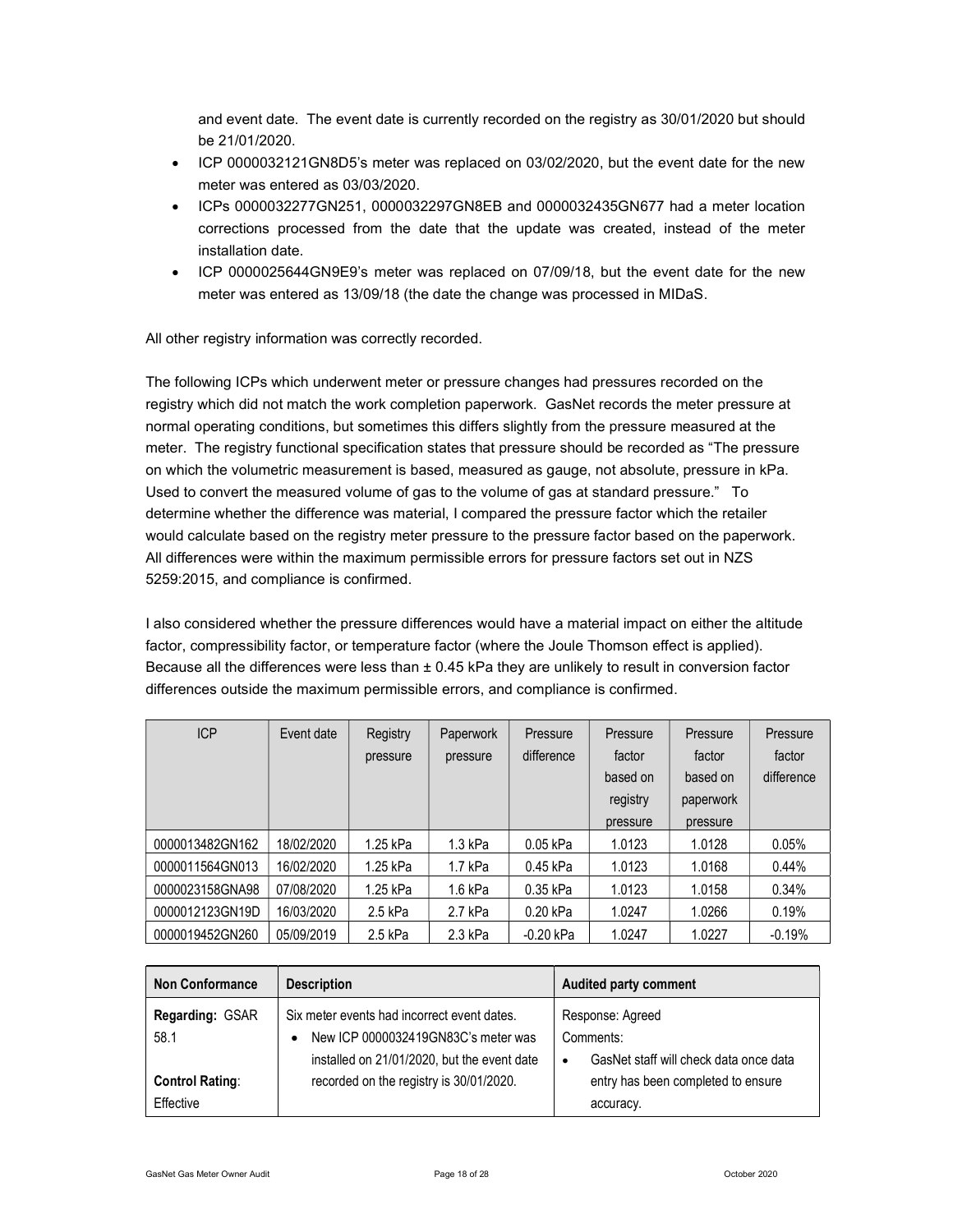| <b>Non Conformance</b> | <b>Description</b>                           | <b>Audited party comment</b> |
|------------------------|----------------------------------------------|------------------------------|
|                        | ICP 0000032121GN8D5's meter was<br>$\bullet$ |                              |
|                        | replaced on 03/02/2020, but the event date   |                              |
|                        | for the new meter was entered as             |                              |
|                        | 03/03/2020.                                  |                              |
|                        | ICPs 0000032277GN251,<br>$\bullet$           |                              |
|                        | 0000032297GN8EB and                          |                              |
|                        | 0000032435GN677 had a meter location         |                              |
|                        | corrections processed from the date that     |                              |
|                        | the update was created, instead of the       |                              |
|                        | meter installation date.                     |                              |
|                        | ICP 0000025644GN9E9's meter was<br>$\bullet$ |                              |
|                        | replaced on 07/09/18, but the event date for |                              |
|                        | the new meter was entered as 13/09/18        |                              |
|                        | (the date the change was processed in        |                              |
|                        | MIDaS).                                      |                              |

There were no upgrades to TOU or downgrades to non-TOU, and GasNet did not have any multipliers greater than one, or meter registers with less than four or more than seven digits.

Each of the Meter Owner parameters are discussed individually in sections 5.1 to 5.14 below.

#### Timeliness of Registry information

Timeliness of updates for new connections is discussed in section 4.

The timeliness and accuracy of metering updates for new connections is discussed in section 4. I evaluated the timeliness and accuracy of event updates between 14/08/2018 and 13/08/2020 not relating to new connections or status in this section. The rules do not specify a clear timeframe for update of metering information not related to new connections.

There were 897 meter events not relating to new ICPs. 857 updates were made within five business days of the event date, 883 within ten business days, 893 within 20 business days, all within 45 business days. I reviewed a sample of the ten latest updates to metering information which were between 15 and 45 business days after the event to determine why the registry updates were delayed:

- seven were delayed by late receipt of paperwork from the contractor, and the updates occurred 15-38 business days after the event date,
- one was a meter price category correction to resolve a data entry error, which occurred 45 business days after the event date, and
- two were corrections to "no meter" information, which were backdated to the meter removal date (the updates occurred 25 and 38 business days after the event date).

It is preferable to have a late update and correct information recorded on the Registry, to having no late updates with incorrect information recorded on the Registry.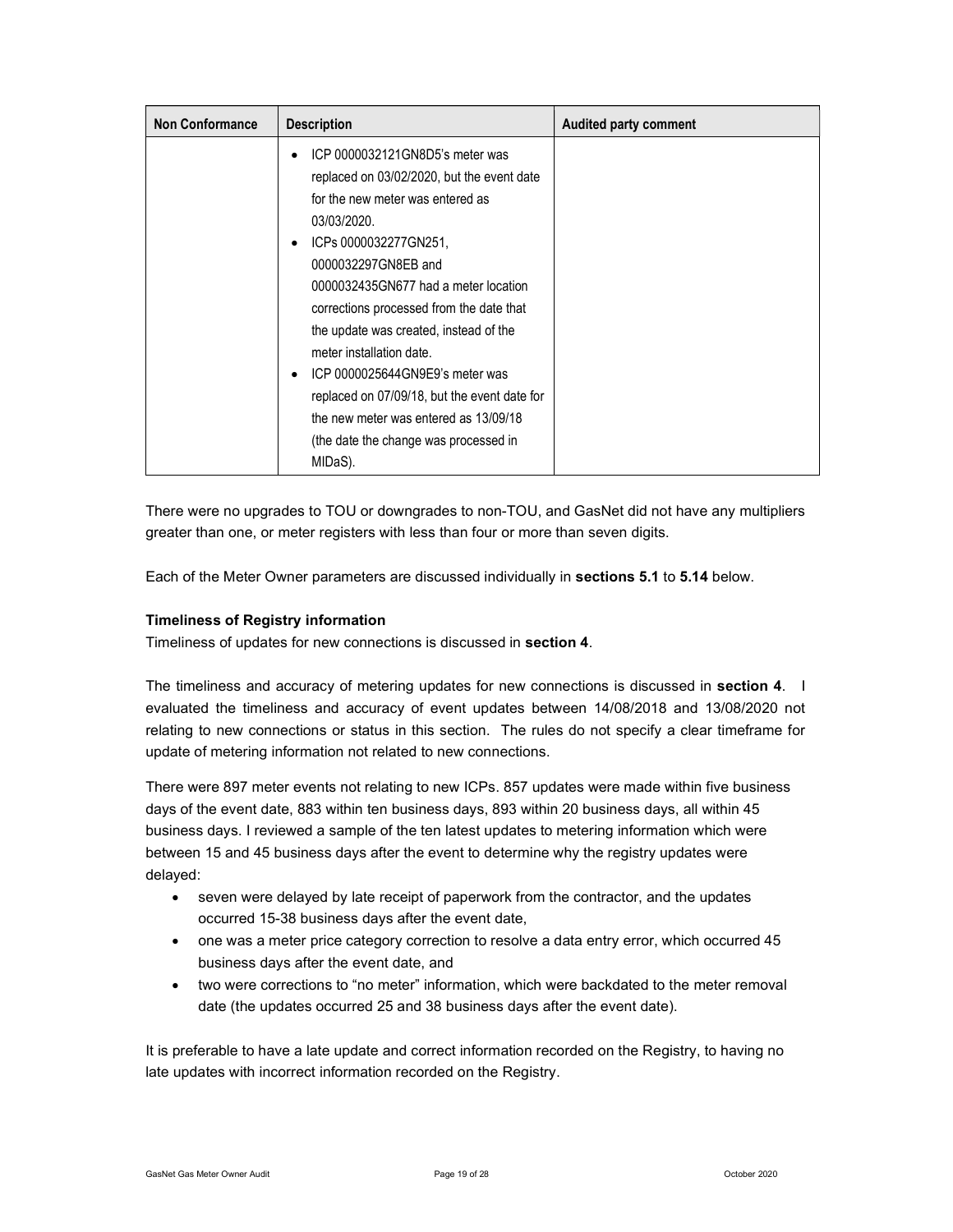# 5.1 Meter Identifier

Meter identifiers are populated based on the meter installation paperwork.

Fortnightly, the meter identifiers recorded in MIDaS are validated against a registry list. Any exceptions identified are investigated and resolved.

The registry list generated on 13/08/2020 was reviewed to identify any discrepancies between metering details and connection statuses.

- Five ICPs had connection statuses indicating that a GMS was present, but the GMS was recorded as removed on the registry. Two were timing differences and the retailer later updated their status to show the GMS was removed, and for the other three GasNet confirmed that the metering was removed but the retailer had recorded an incorrect status. The affected retailers were advised and asked to correct their statuses.
- ICP 0000013532GNAD4 had a GVM connection status with a meter recorded. GasNet confirmed that a meter was installed, and the retailer had recorded an incorrect status.

There is currently no consistency check to identify ICPs which have a status indicating that the meter is present, with a meter identifier indicating no meter is present, or a status indicating the meter is removed with a valid meter identifier. I recommend that this check is completed for meters on the GasNet network and other networks.

| Recommendation                                                                                                                                                                                                                                                                                                                                                                                                                                                                       | <b>Audited party comment</b>                                                                                                                  |
|--------------------------------------------------------------------------------------------------------------------------------------------------------------------------------------------------------------------------------------------------------------------------------------------------------------------------------------------------------------------------------------------------------------------------------------------------------------------------------------|-----------------------------------------------------------------------------------------------------------------------------------------------|
| Check consistency between connection statuses and meter identifiers<br>at least monthly and follow up any exceptions.<br>Any ICP with meter identifier = removed or no meter is expected to<br>have a connection status indicating the meter is removed (GDE or a<br>code ending in "M").<br>Any ICP with meter identifier $\neq$ removed or no meter is expected to<br>have a removed meter connection status indicating the meter is<br>present (not GDE or a code ending in "M"). | Response: Agreed<br>Comments:<br>GasNet will check on a fortnightly basis<br>٠<br>and will liaise with Retailers to confirm<br>correct status |

No meter identifier discrepancies were identified for the sample of meter details checked against job completion paperwork.

# 5.2 Meter Location Code

Meter locations are populated based on the meter installation paperwork. A restricted list of approved locations are available in MIDaS to support ongoing data consistency.

Fortnightly, the meter location codes recorded in MIDaS are validated against a registry list. Any exceptions identified are investigated and resolved.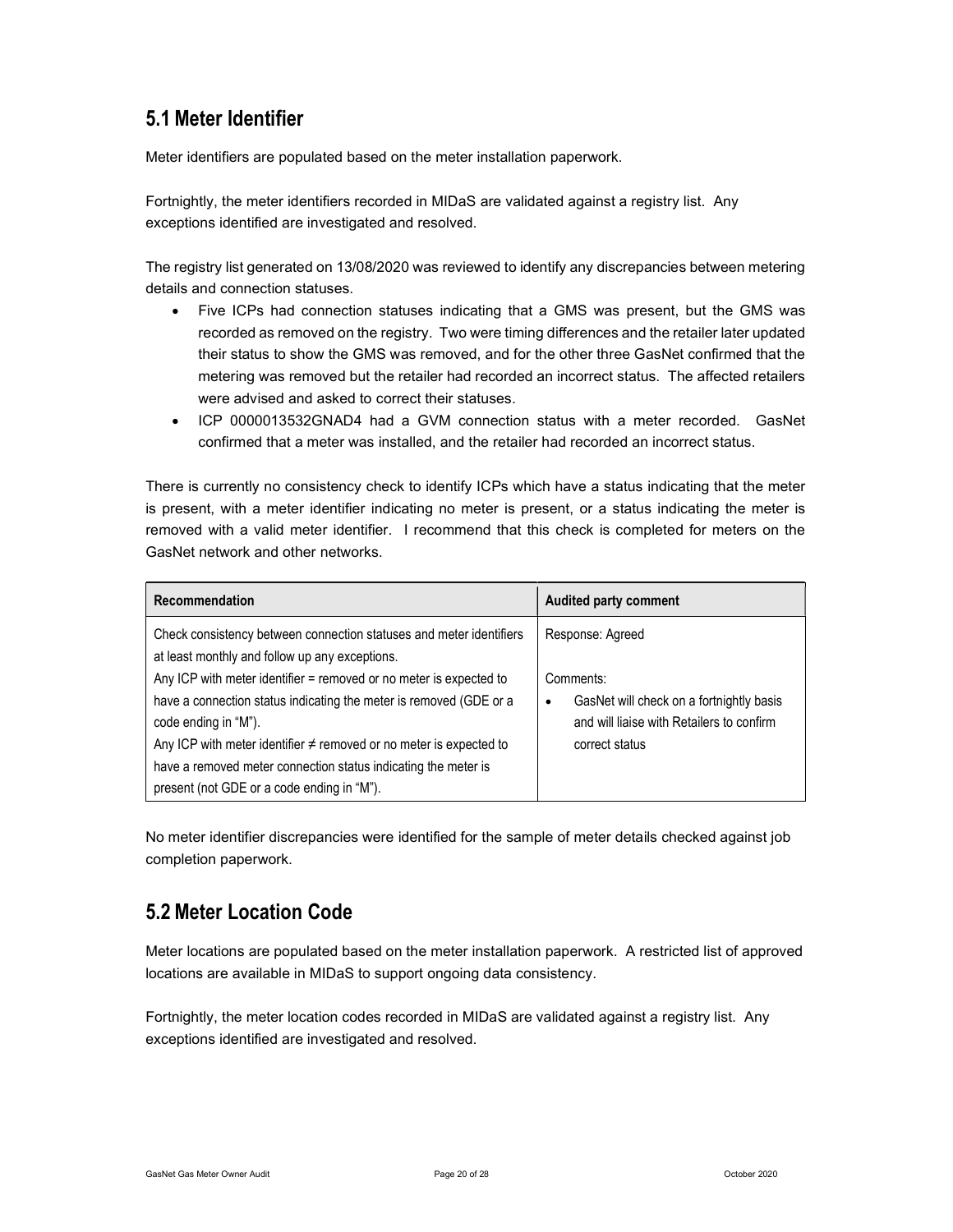Review of a registry list generated on 13/08/2020 found 36 ICPs with GasNet meters connected to the POCO network had meter location UNKN because locations were not provided at the time of installation. All other ICPs with GasNet meters had valid locations recorded.

| Recommendation                                                                                                                                                                                  | <b>Audited party comment</b>                                                                               |
|-------------------------------------------------------------------------------------------------------------------------------------------------------------------------------------------------|------------------------------------------------------------------------------------------------------------|
| GasNet should ask the retailers for the 36 ICPs with UNKN (unknown)<br>meter locations to provide any meter location information that they<br>hold, so that the meter locations can be updated. | Response: Agreed<br>Comments:<br>Retailers have been asked to provide<br>٠<br>correct locations of meters. |

No meter location discrepancies were identified for the sample of meter details checked against job completion paperwork.

# 5.3 Meter Pressure

Meter pressures are populated based on the meter installation paperwork. As discussed in section 5, GasNet records the meter pressure at normal operating conditions.

Fortnightly, the meter pressures recorded in MIDaS are validated against a registry list. Any exceptions identified are investigated and resolved.

Meter pressures were checked against the meter price category (which indicates meter size) using a registry list generated on 13/08/2020, and no issues were identified.

Recorded meter pressures were checked against job completion paperwork for a sample of 61 meters, including new connections, meter changes, meter reinstallations and meter pressure changes. I found five meters where there was a difference between the meter pressure recorded on the job completion paperwork and the meter pressure recorded on the registry. To determine whether the difference was material, I compared the pressure factor which the retailer would calculate based on the registry meter pressure to the pressure factor based on the paperwork. All differences were within the maximum permissible errors for pressure factors set out in NZS 5259:2015, and compliance is confirmed.

I also considered whether the pressure differences would have a material impact on either the altitude factor, compressibility factor, or temperature factor (where the Joule Thomson effect is applied). Because all the differences were less than ± 0.45 kPa they are unlikely to result in conversion factor differences outside the maximum permissible errors, and compliance is confirmed.

# 5.4 Register Multiplier

Multipliers are populated based on the meter installation paperwork, and are expected to be one.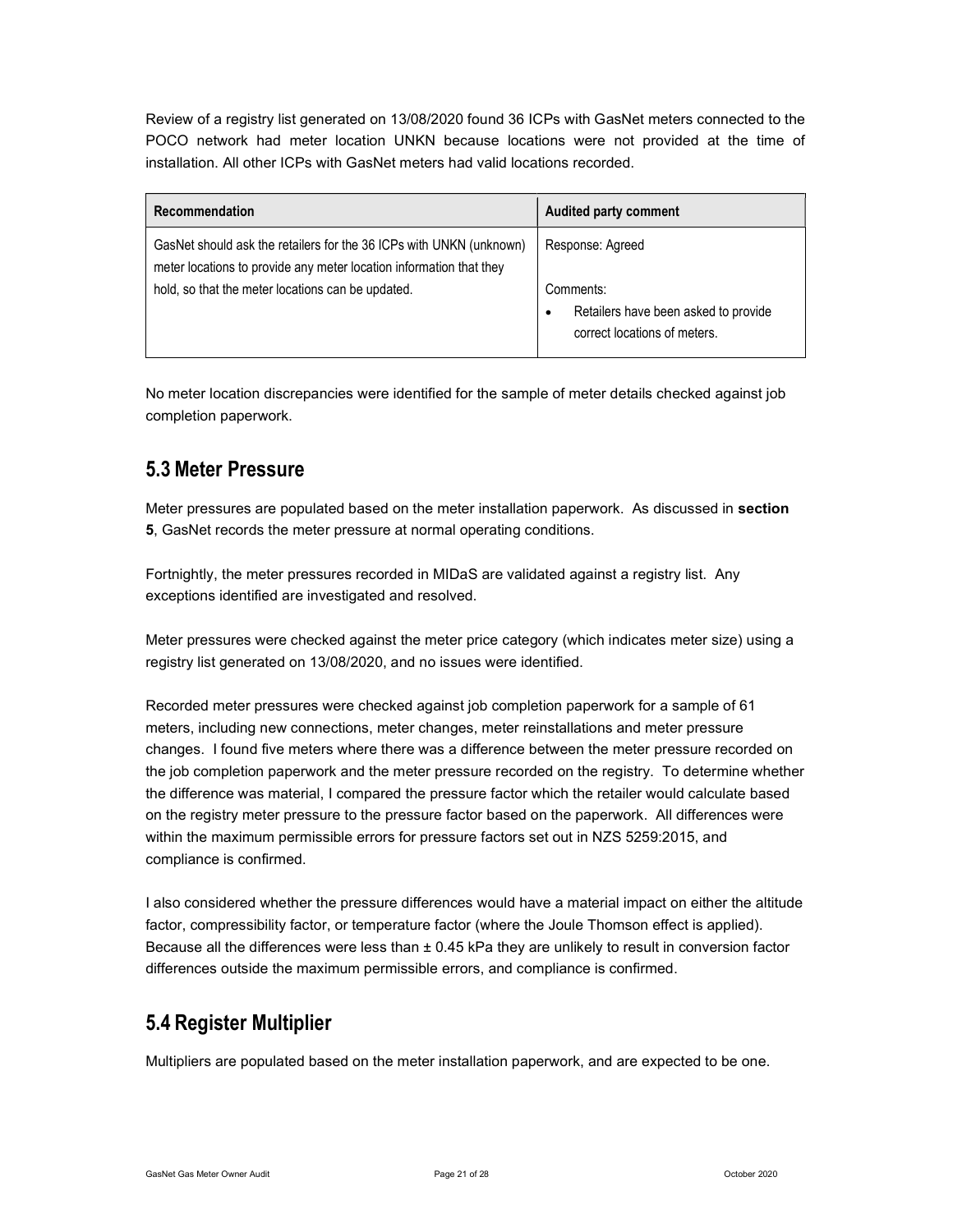Fortnightly, the multipliers recorded in MIDaS are validated against a registry list. Any exceptions identified are investigated and resolved.

GasNet does not have any ICPs with multipliers greater than one. Review of the registry list generated on 13/08/2020 found all non TOU meters had a multiplier of one, and no discrepancies were identified for the sample of meter details checked against job completion paperwork.

### 5.5 Meter Pressure Operating at Network Pressure Flag

Meter operating at network pressure is not recorded in MIDaS' front end and all meter event files record NONE for this field.

Fortnightly, the meter operating at network pressure status recorded in MIDaS' back end is validated against a registry list. Any exceptions identified are investigated and resolved.

Review of the registry list generated on 13/08/2020 found four ICPs with the same network and meter pressure. All had the meter pressure operating at network pressure flag correctly set to yes.

### 5.6 Register Reading Digits

Register reading digits are populated from meter installation paperwork.

Fortnightly, the number of dials recorded in MIDaS is validated against a registry list. Any exceptions identified are investigated and resolved.

Review of the registry list generated on 13/08/2020 found all non TOU meters had between four and seven digits, which appears reasonable. No register reading digits discrepancies were identified for the sample of meter details checked against job completion paperwork.

#### 5.7 Standard Meter

All GasNet meters are standard meters. The standard meter flag is not recorded in MIDaS' front end, and all meter event files record Y for this field if a meter is present.

Fortnightly, the standard meter status recorded in MIDaS' back end is validated against a registry list. Any exceptions identified are investigated and resolved.

Review of the registry list generated on 13/08/2020 found all metered ICPs had standard meter set to yes.

#### 5.8 Prepay meter

GasNet does not own any prepay meters. Prepay meter is not recorded in MIDaS' front end and all meter event files record N for this field.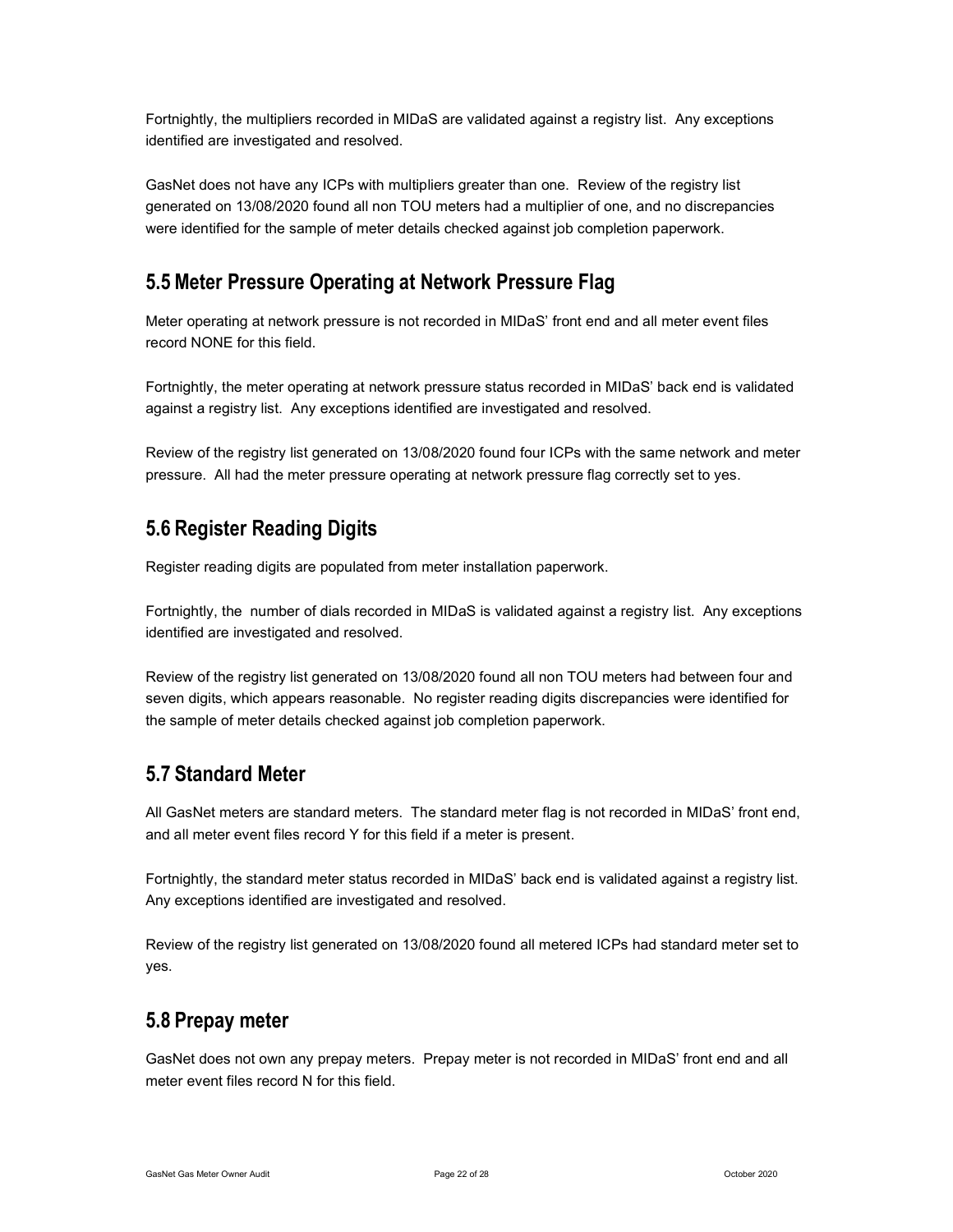Fortnightly, the prepay meter status recorded in MIDaS' back end is validated against a registry list. Any exceptions identified are investigated and resolved.

Review of the registry list generated on 13/08/2020 found all metered ICPs had prepay meter set to no.

#### 5.9 Advanced Meter & Advanced Meter Owner

GasNet does not have any advanced meters, all previously installed advanced meters have been removed. Advanced meter and advanced meter owner is not recorded in MIDaS' front end and all meter event files record N and NONE for these fields.

Fortnightly, the advanced meter status and owner recorded in MIDaS' back end is validated against a registry list. Any exceptions identified are investigated and resolved.

Review of the registry list generated on 13/08/2020 found only removed meters had advanced meter owner set to yes.

#### 5.10 TOU Meter

The TOU meter flag is hard coded in MIDaS and can only be updated by programmers.

Fortnightly, the TOU meter flag recorded in MIDaS is validated against a registry list. Any exceptions identified are investigated and resolved.

Review of the registry list generated on 13/08/2020 found all ICPs with the TOU flag were as expected, and there were no discrepancies between the allocation group field populated by the retailer and TOU meter flag.

# 5.11 Logger Owner

GasNet does not own any data loggers. Logger owner is not recorded in MIDaS' front end and all meter event files record NONE for this field.

Fortnightly, the logger owner recorded in MIDaS' back end is validated against a registry list. Any exceptions identified are investigated and resolved.

Review of the registry list generated on 13/08/2020 found all metered ICPs had the logger owner code set to NONE.

# 5.12 Corrector Owner

Corrector owner is hard coded in MIDaS and can only be updated by programmers.

Fortnightly, the corrector owner recorded in MIDaS is validated against a registry list. Any exceptions identified are investigated and resolved.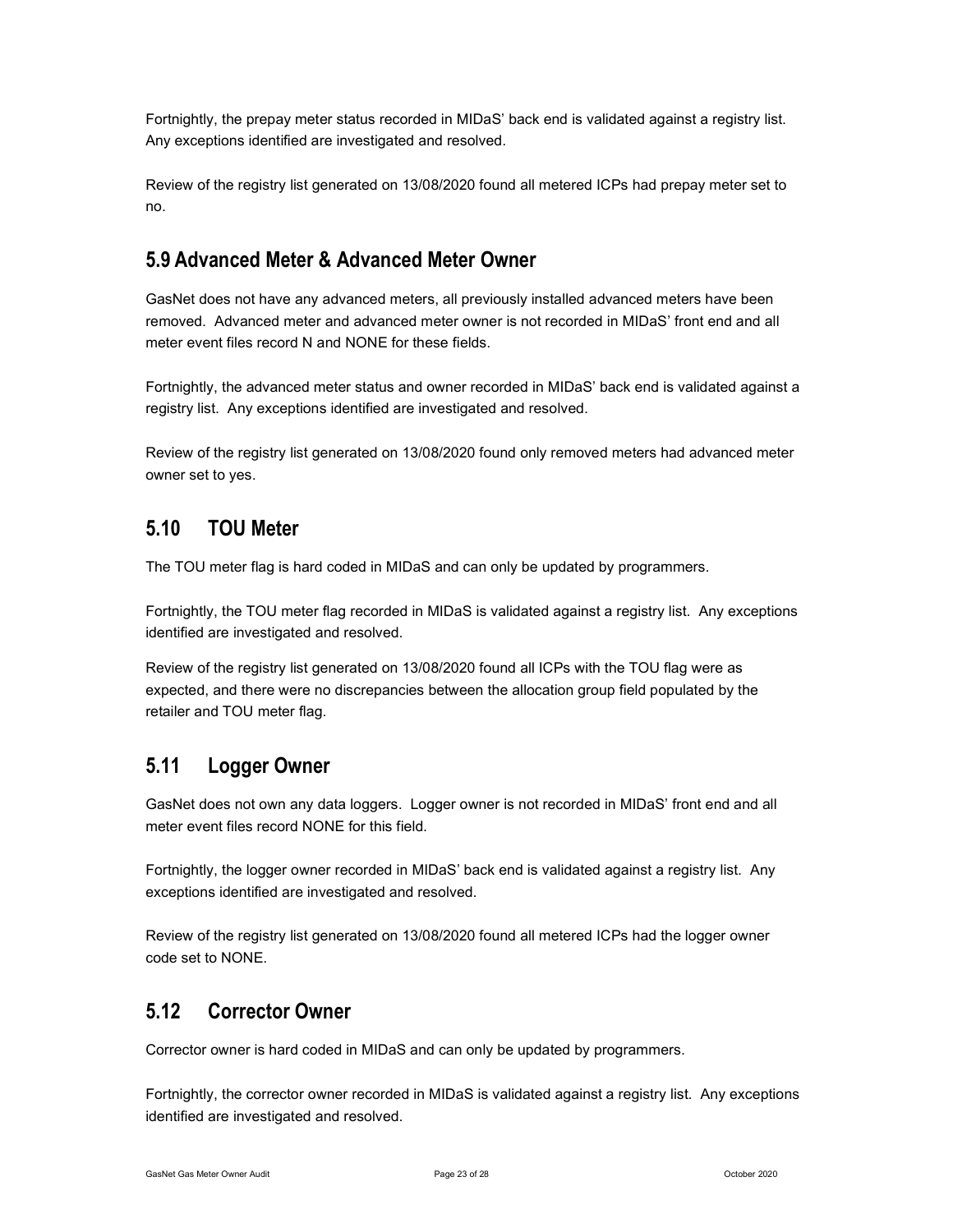Review of the registry list generated on 13/08/2020 found the corrector owner was GNET for all metered TOU ICPs, and NONE for all metered non TOU ICPs.

### 5.13 Telemetry Owner

Telemetry owner is not recorded in MIDaS, and all TOU meters have telemetry installed. Meter event files record GNET if a meter and corrector is present, and NONE where only a meter is present.

Fortnightly the telemetry owner field is checked for discrepancies and any exceptions are investigated and resolved.

Review of the registry list generated on 13/08/2020 found the telemetry owner was GNET for all metered TOU ICPs, and NONE for all metered non TOU ICPs.

### 5.14 Metering Price Category

Metering price category is set based upon the meter type installed.

Fortnightly, the "tariff" recorded in MIDaS is validated against a registry list. Any exceptions identified are investigated and resolved.

I compared the network and meter pricing categories on the registry list generated on 13/08/2020 to identify any exceptions. All TOU meters had a TOU meter pricing code. Two ICPs connected to the Powerco network had network price category 3G11 (up to 15 SCMH) with meter price categories OM43 and OM23. Review of installation paperwork confirmed that GasNet's metering price categories were consistent with the meter installation details and accepted quote.

No metering price category discrepancies were identified for the sample of meter details checked against job completion paperwork.

# 5.15 Registry validation and correction (GSAR r61.1, 61.2 and 62)

If the Meter Owner becomes aware that Registry information is incorrect or requires updating, the responsible Meter Owner must update or correct the Registry as soon as practicable.

The Meter Owner Registry report should be reviewed, and any corrections required should be entered on the Registry by 4pm on the 15<sup>th</sup> business day of the month.

GasNet carries out a fortnightly validation to identify and resolve discrepancies identified, using reports it has generated at the same time as the MIDaS report to eliminate timing differences. The validation focusses on ensuring the values in MIDaS and the registry are consistent with each other, supported by some consistency and reasonableness checks between fields and against expected values. The fortnightly validation includes all fields except the metering details "free text" field which is not recorded in MIDaS. I viewed recent reconciliations and found there were very few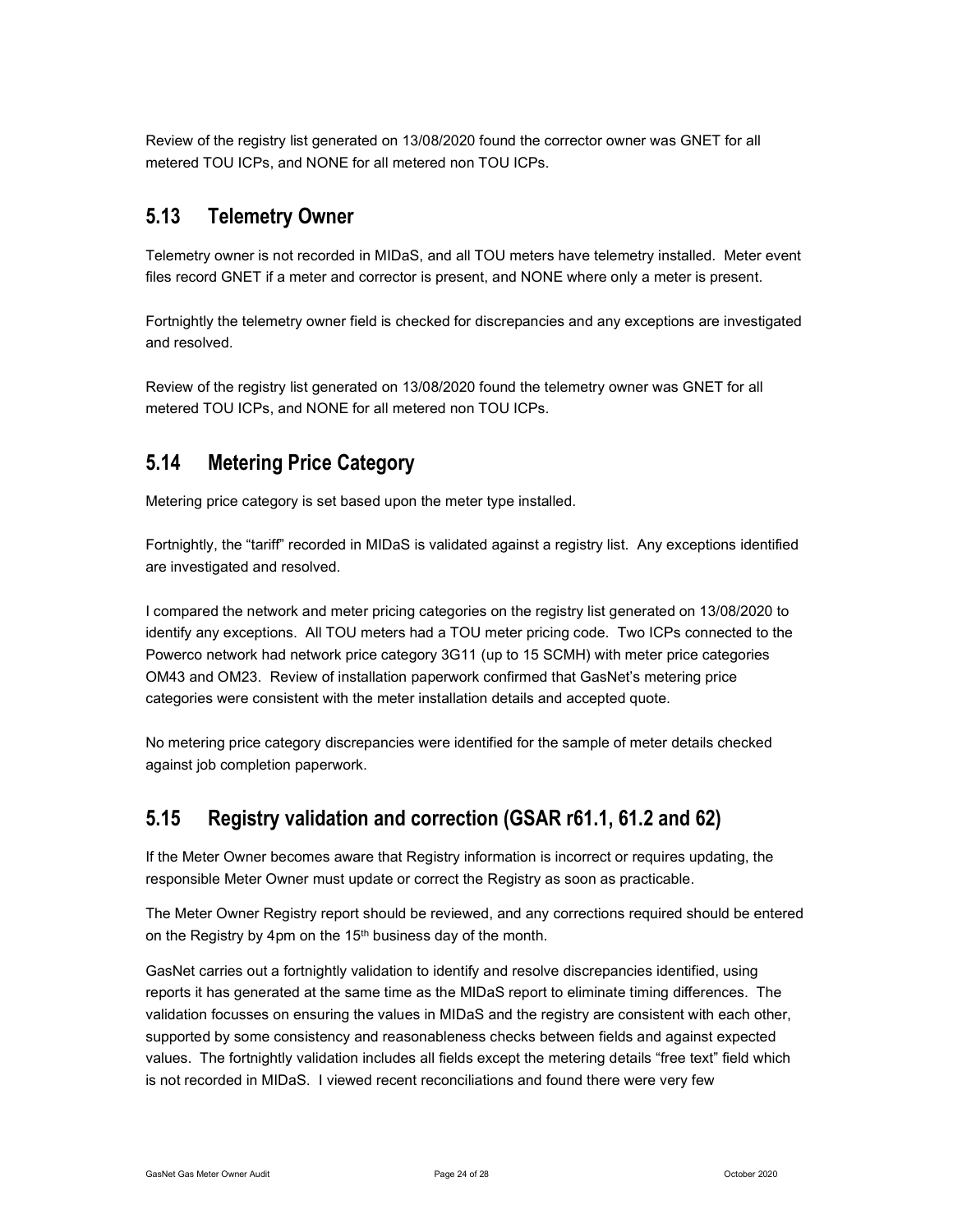discrepancies, and action had been taken to investigate and resolve them. I have recommended a new consistency check between connection statuses and meter identifiers in section 5.1.

The previous audit recommendation to add the meter flags, TOU equipment owners and meter pressure operating at network pressure to the fortnightly reconciliation has been implemented. No issues with data accuracy for these fields were identified during the audit.

The previous audit also suggested a monthly check of TOU ICP details to ensure that any replaced records are identified and corrected. No additional checks have been implemented, and review of the event detail report for 14/08/18 to 13/08/20 did not identify record reversals or replacements for TOU metered ICPs.

# 6. Metering Price Codes (GSAR r49)

Each Meter Owner must determine, publish and maintain a schedule of its meter price categories and the respective meter price category codes and, except where the Meter Owner requires disclosure on application in accordance with rule 50, the charges associated with each of those codes.

The pricing for each metering price code is adjusted effective from 1 October each year. Retailers are consulted on pricing changes, and final pricing is provided to Retailers by email by 31 July each year. I reviewed examples of the 2020 emails for all 11 retailers with ACTC and ACTV ICPs with GasNet meters and confirmed that confirmation that meter pricing would not change in 2020 was provided by 04/08/20.

Compliance is confirmed.

# 7. Disclosure on application (GSAR r50)

Disclosure on application may only be used where the participant does not have a reasonably practicable alternative method of protecting its commercial interest in that information, and to the extent necessary to reasonably protect that interest.

All meter price codes are available on the Registry; no meter price codes are subject to disclosure on application.

All meter prices are published and provided to retailers as described in section 6 above. No requests for disclosure of metering information on application were received during the audit period.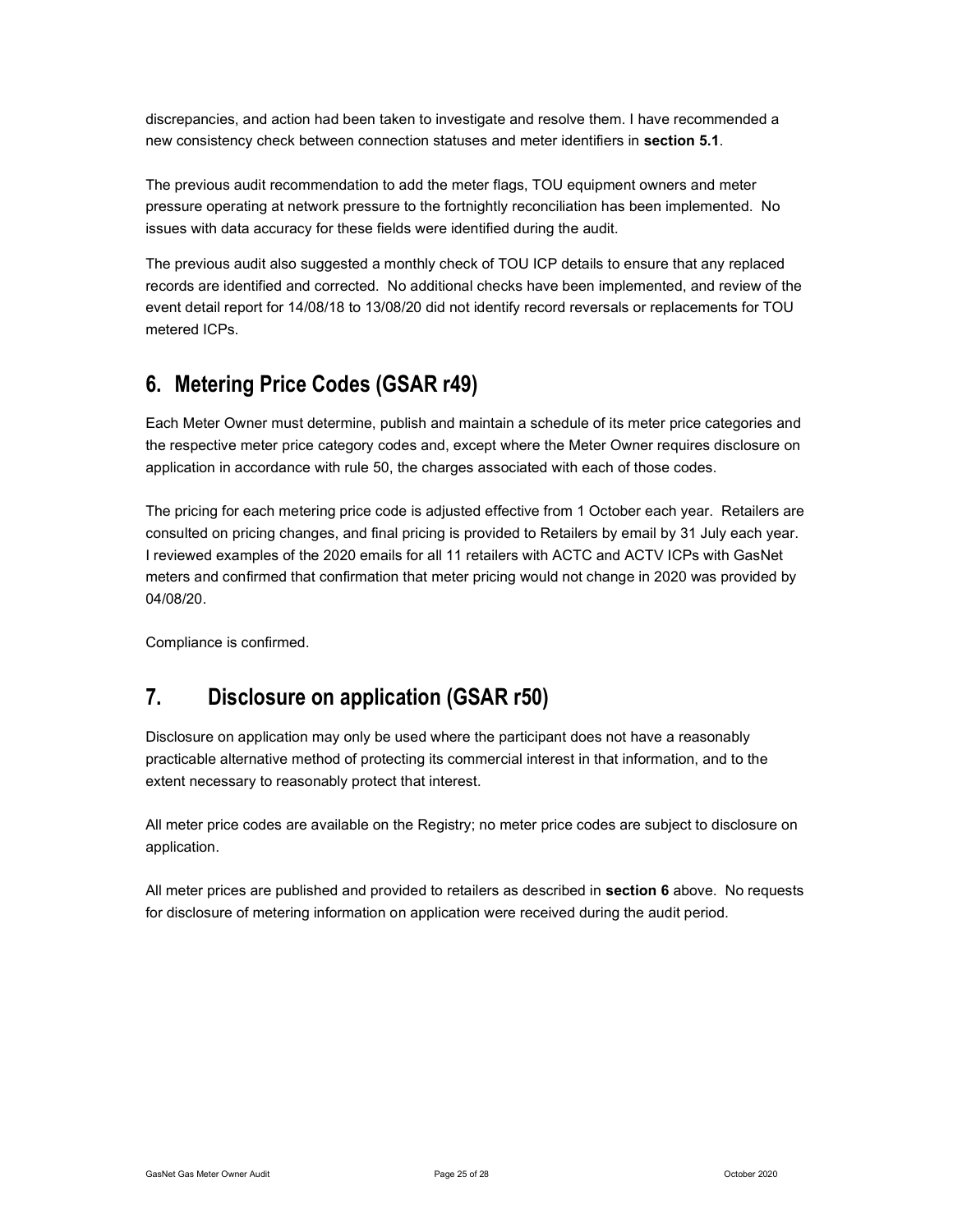# Recommendations

As a result of this audit I recommend the following:

- check consistency between connection statuses and meter identifiers at least monthly and follow up any exceptions, and
- GasNet should ask the retailers for the 36 ICPs with UNKN (unknown) meter locations to provide any meter location information that they hold, so that the meter locations can be updated.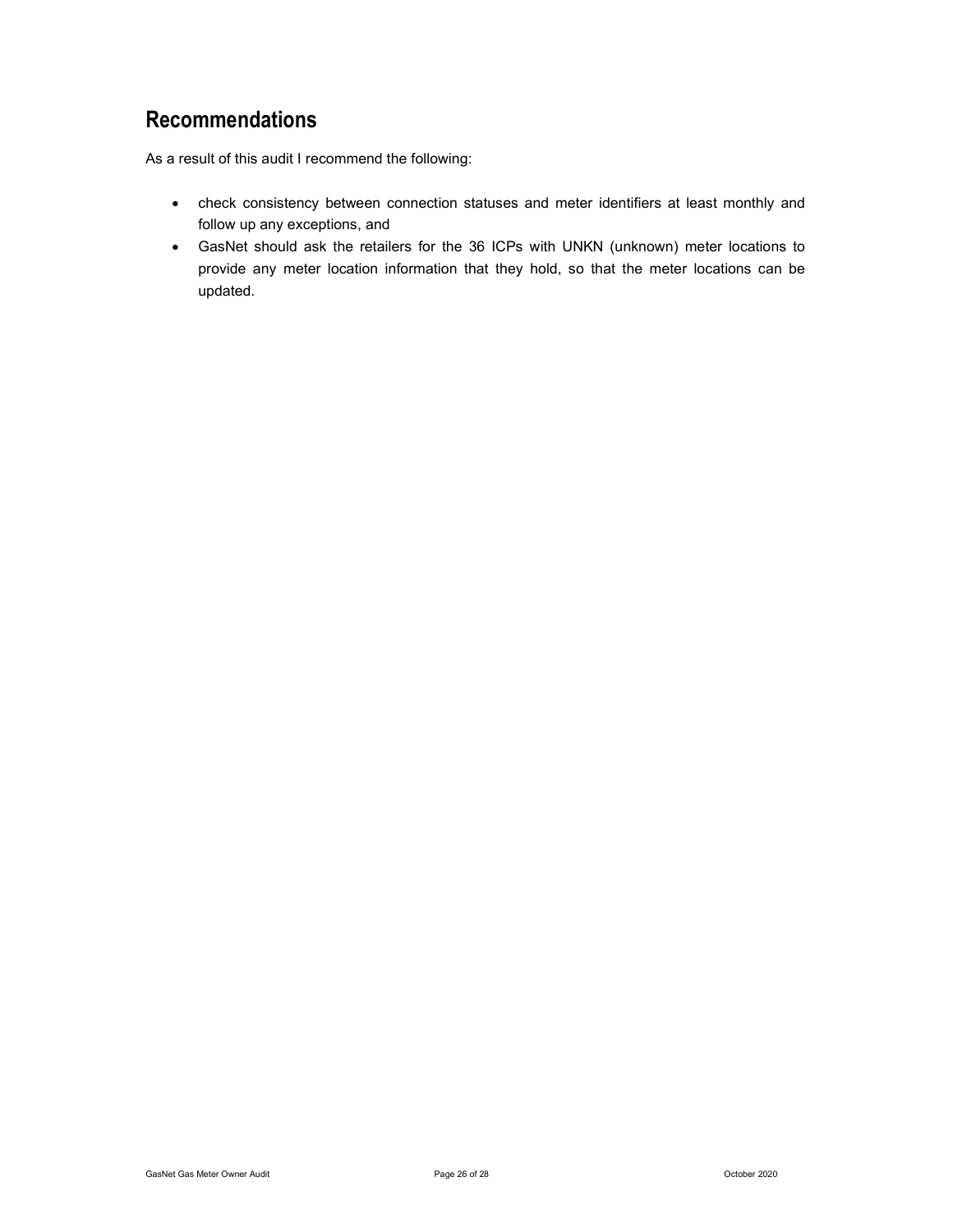# Appendix 1 – Control Rating Definitions

| <b>Control Rating</b>               | <b>Definition</b>                                                                                              |
|-------------------------------------|----------------------------------------------------------------------------------------------------------------|
| Control environment is not adequate | Operating controls designed to mitigate key risks are not applied, or are<br>ineffective, or do not exist.     |
|                                     | Controls designed to ensure compliance are not applied, or are<br>ineffective, or do not exist.                |
|                                     | Efficiency/effectiveness of many key processes requires improvement.                                           |
| Control environment is adequate     | Operating controls designed to mitigate key risks are not consistently<br>applied, or are not fully effective. |
|                                     | Controls designed to ensure compliance are not consistently applied, or<br>are not fully effective.            |
|                                     | Efficiency/effectiveness of some key processes requires improvement.                                           |
| Control environment is effective    | Isolated exceptions identified when testing the effectiveness of operating<br>controls to mitigate key risks.  |
|                                     | Isolated exceptions identified when testing the effectiveness of controls to<br>ensure compliance.             |
|                                     | Isolated exceptions where efficiency/effectiveness of key processes could<br>be enhanced.                      |